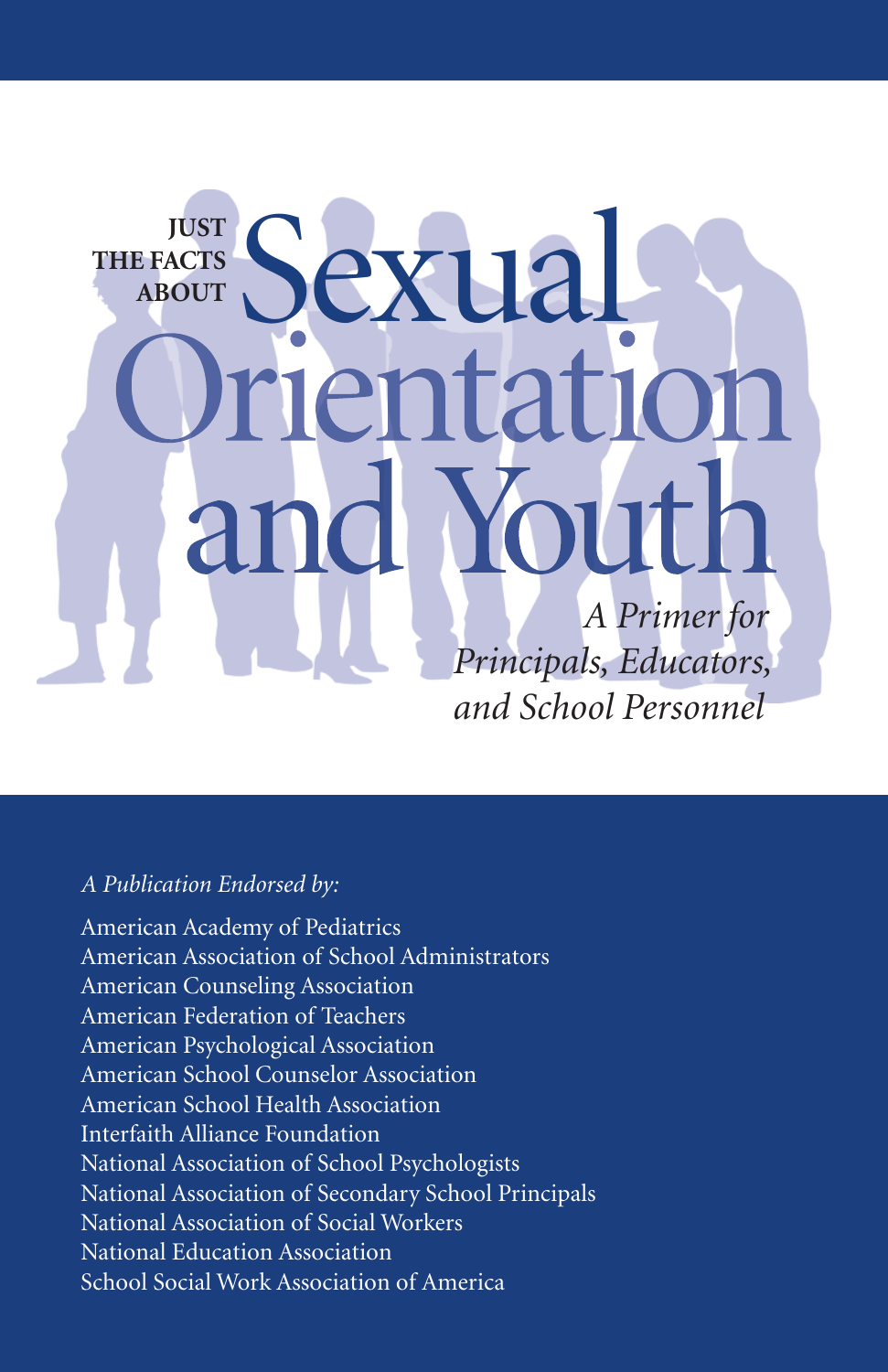#### *A Publication Endorsed by:*

American Academy of Pediatrics American Association of School Administrators American Counseling Association American Federation of Teachers American Psychological Association American School Counselor Association American School Health Association Interfaith Alliance Foundation National Association of School Psychologists National Association of Secondary School Principals National Association of Social Workers National Education Association School Social Work Association of America

The printing and distribution of this publication are supported by Michael Dively, the American Psychological Association, the American Counseling Association, the Interfaith Alliance, and the National Education Association.

#### *Suggested bibliographic reference:*

Just the Facts Coalition. (2008). *Just the facts about sexual orientation and youth: A primer for principals, educators, and school personnel.* Washington, DC: American Psychological Association. Retrieved from www.apa.org/pi/lgbc/publications/justthefacts.html.

This material may be reproduced and distributed in whole or in part without permission provided that (1) the reproduced content includes the original bibliographic citation; (2) the following statement is included: Copyright © 2008 Just the Facts Coalition; and (3) acknowledgment is given to the Just the Facts Coalition.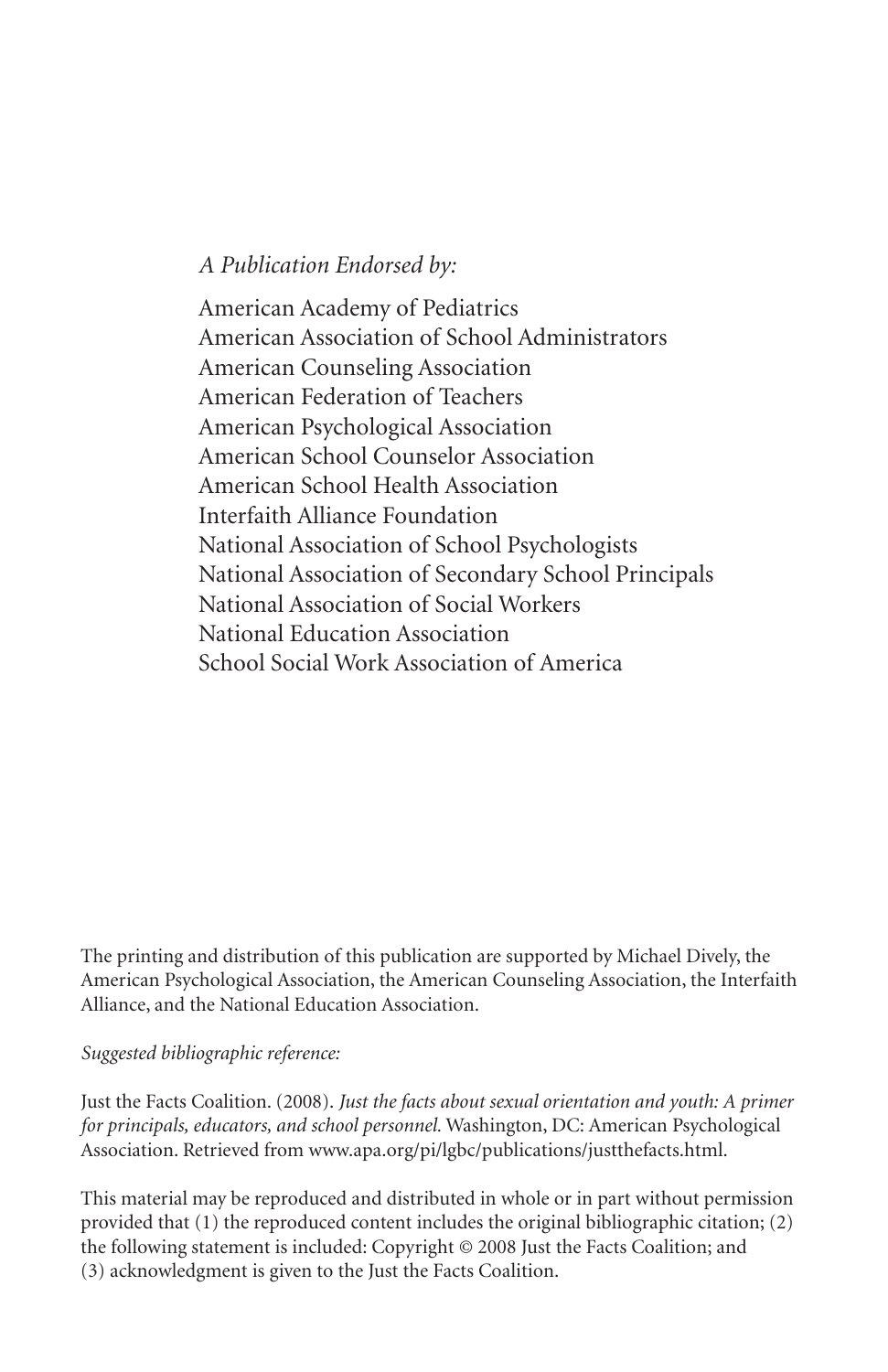# **THE FACTS** sexual<br>ientatio **ABOUT** and Yout

*A Primer for Principals, Educators, and School Personnel*

#### **Contents**

- 2 Introduction
- 3 Sexual Orientation Development
- 5 Efforts to Change Sexual Orientation Through Therapy
- 10 Efforts to Change Sexual Orientation Through Religious Ministries
- 11 Relevant Legal Principles
- 15 Endnotes
- 17 Resources
- 20 What Is the Just the Facts Coalition?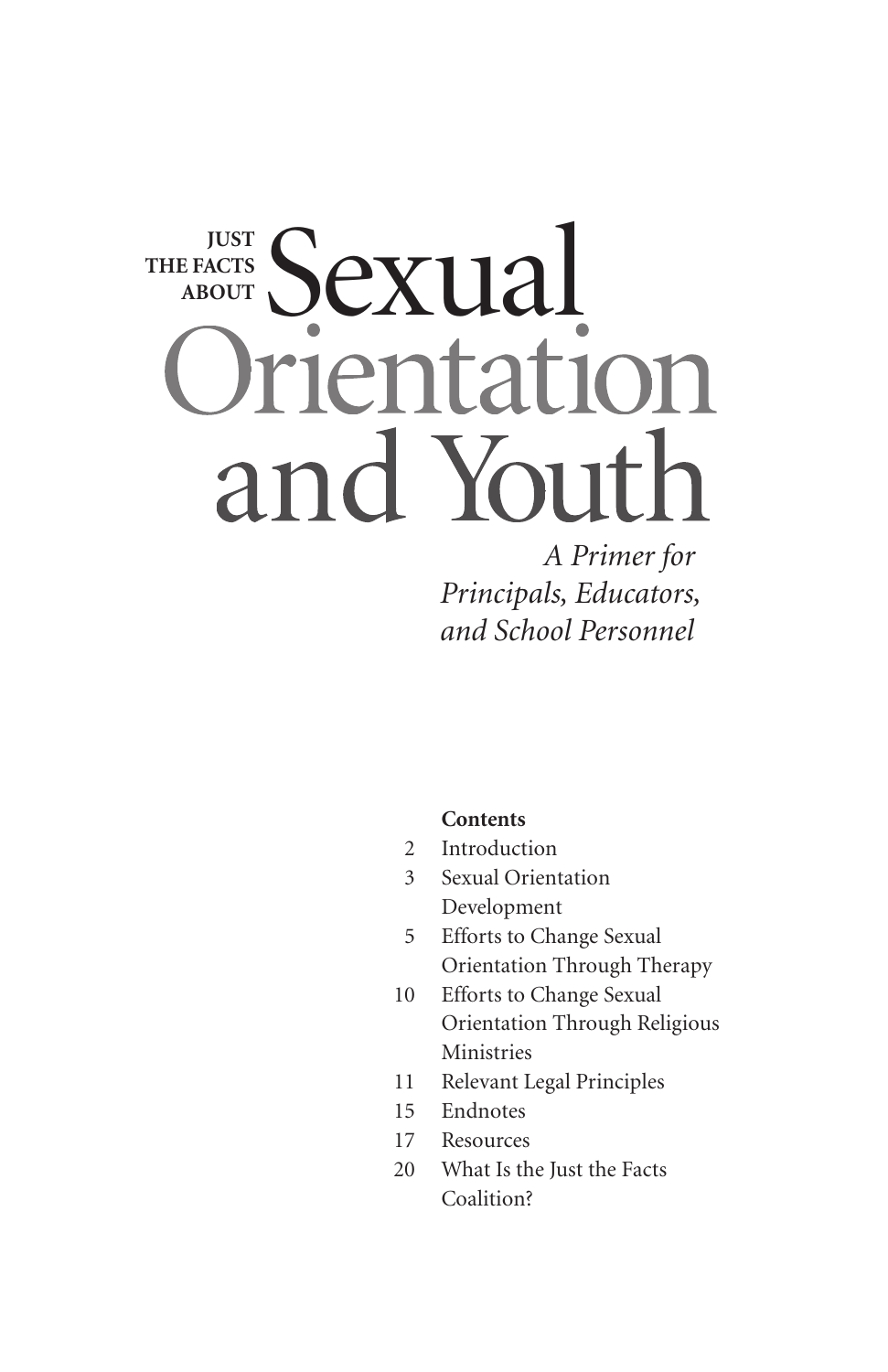The information in this booklet has been developed by <sup>a</sup> coalition of education, health, mental health, and religious organizations that share a concern for the health and education of all students in schools, including lesbian, gay, and bisexual students.\* We know you also share this concern—that all students have an opportunity to learn and develop in a safe and supportive environment.

The reason for publishing this booklet now is to provide you, as principals, educators, and school personnel,with accurate information that will help you respond to a recent upsurge in promotion of efforts to change sexual orientation through therapy and religious ministries. This upsurge has been coupled with a demand that these perspectives on homosexuality be given equal time in schools.

*Sexual orientation conversion therapy* refers to counseling and psychotherapy to attempt to eliminate individuals' sexual desires for members of their own sex. *Ex-gay ministry* refers to the religious groups that use religion to attempt to eliminate those desires. Typically, sexual orientation conversion therapy is promoted by providers who have close ties to religious institutions and organizations. Some religion-based organizations such as Focus on the Family have invested significant resources in the promotion of sexual orientation conversion therapy and ex-gay ministries to educators and young people in conferences, in advertising, and in the media.

This booklet provides information from physicians, counselors, social workers, psychologists, legal experts, and educators who are knowledgeable about the development of sexual orientation in youth and the issues raised by sexual orientation conversion therapy and ex-gay ministry. We hope that you and others who care about and work with youth will review the factual and scientific information provided here and weigh it carefully in responding to controversies about sexual orientation when they arise in your school.

<sup>\*</sup> The Coalition is aware that it is becoming common to include "transgender"when one refers to "lesbian, gay, and bisexual."However, the Coalition decided that it was not accurate in this instance to make that addition, because the subject is the promotion of therapies and ministries to change sexual orientation (attraction to the other sex, to one's own sex, or to both), not gender identity (psychological experience of being male or female). The Coalition notes that the two populations of youths are not mutually exclusive. Some lesbian, gay, and bisexual youth are transgender. Furthermore, those whose appearance and behavior are perceived as inconsistent with gender norms and roles are often targeted for sexual orientation discrimination and violence. By not including *transgender* in this booklet, the Coalition in no way intends to minimize the real concerns for the safety and well-being of transgender adolescents in schools. We have tried to include resources relevant to transgender youth in the Resources section (pp. 17–19).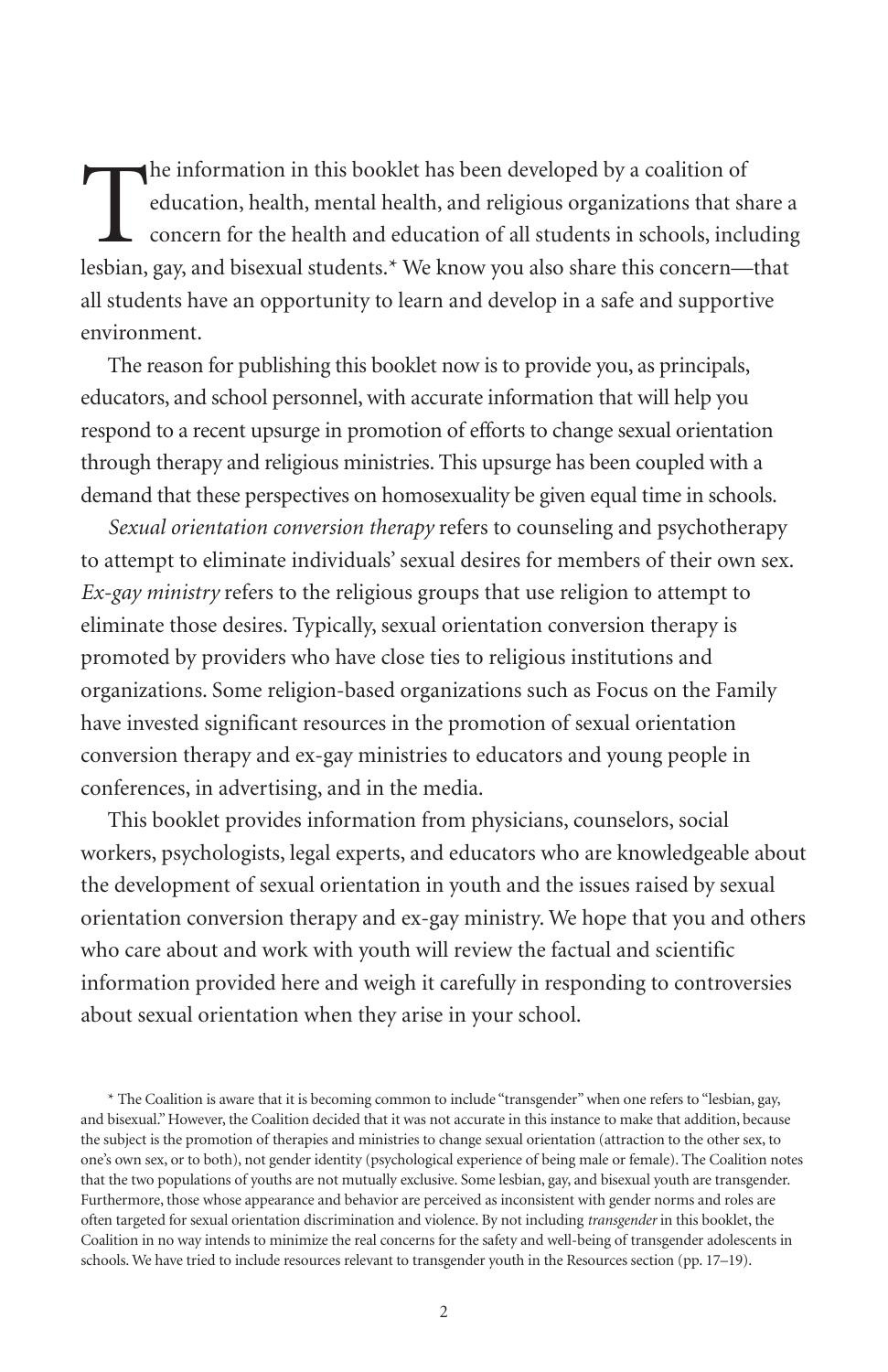### Sexual Orientation Development

Sexual orientation is an enduring emotional, romantic, or sexual attraction<br>Sthat one feels toward men, toward women, or toward both. Although sexual  $\bigcap$  exual orientation is an enduring emotional, romantic, or sexual attraction orientation ranges along a continuum, it is generally discussed in terms of *heterosexual*—attraction to the other sex—*homosexual*—attraction to the same sex—and *bisexual*—attraction to both sexes. Sexual orientation has not been conclusively found to be determined by any particular factor or factors, and the timing of the emergence, recognition, and expression of one's sexual orientation varies among individuals.

Sexual orientation is not synonymous with sexual activity. Many adolescents as well as adults may identify themselves as lesbian, gay, or bisexual without having had any sexual experience with persons of the same sex. Other young people have had sexual experiences with a person of the same sex but do not

*Lesbian, gay, and bisexual youth must also cope with the prejudice, discrimination, and violence in society and, in some cases, in their own families, schools, and communities.*

consider themselves lesbian, gay, or bisexual. This is particularly relevant during adolescence because experimentation and discovery are normal and common during this developmental period.

Lesbian, gay, and bisexual adolescents follow developmental pathways that are both similar to and different from those of heterosexual adolescents. All teenagers face certain developmental challenges, such as developing social skills, thinking about

career choices, and fitting into a peer group. Like most heterosexual youths, most lesbian, gay, and bisexual youths are healthy individuals who have significant attachments to and make contributions to their families, peers, schools, and religious institutions.

However, lesbian, gay, and bisexual youth must also cope with the prejudice, discrimination, and violence in society and, in some cases, in their own families, schools, and communities. Such marginalization negatively affects the health,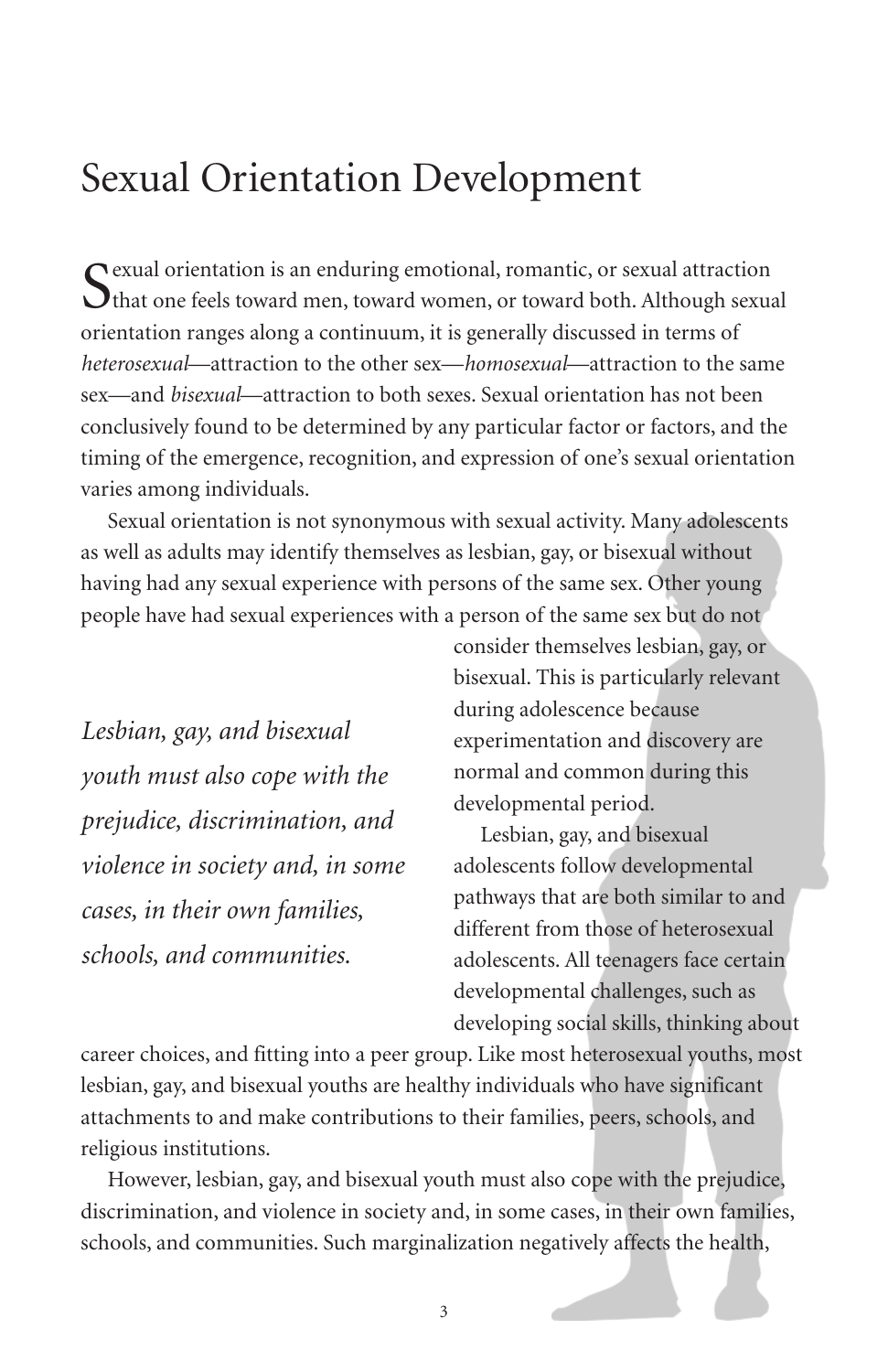mental health, and education of those lesbian, gay, and bisexual young people who experience it. For example, in one study, these students were more likely than heterosexual students to report missing school due to fear, being threatened by other students, and having their property damaged at school. <sup>1</sup> The promotion in schools of efforts to change sexual orientation by therapy or through religious ministries seems likely to exacerbate the risk of harassment, harm, and fear for these youth.

One result of the isolation and lack of support experienced by some lesbian, gay, and bisexual youth is higher rates of emotional distress, <sup>2</sup> suicide attempts, 3 and risky sexual behavior and substance use. <sup>4</sup> Because their legitimate fear of being harassed or hurt may reduce the willingness of lesbian, gay, and bisexual youths to ask for help, it is important that their school environments be open and accepting so these young people will feel comfortable sharing their thoughts and concerns, including the option of disclosing their sexual orientation to others. Such disclosure is an expression of a normal tendency to want to share personal information about oneself with important others and should be respected as such. It is healthy for teenagers to share with friends and families their "latest crush" or how they spent their weekend. To be able to provide an accepting environment, school personnel need to understand the nature of sexual orientation development and be supportive of healthy development for all youth. If school environments become more positive for lesbian, gay, and bisexual students, it is likely that their differences in health, mental health, and substance abuse risks will decrease. 5

> *It is important that...school environments be open and accepting so these young people will feel comfortable sharing their thoughts and concerns, including the option of disclosing their sexual orientation to others.*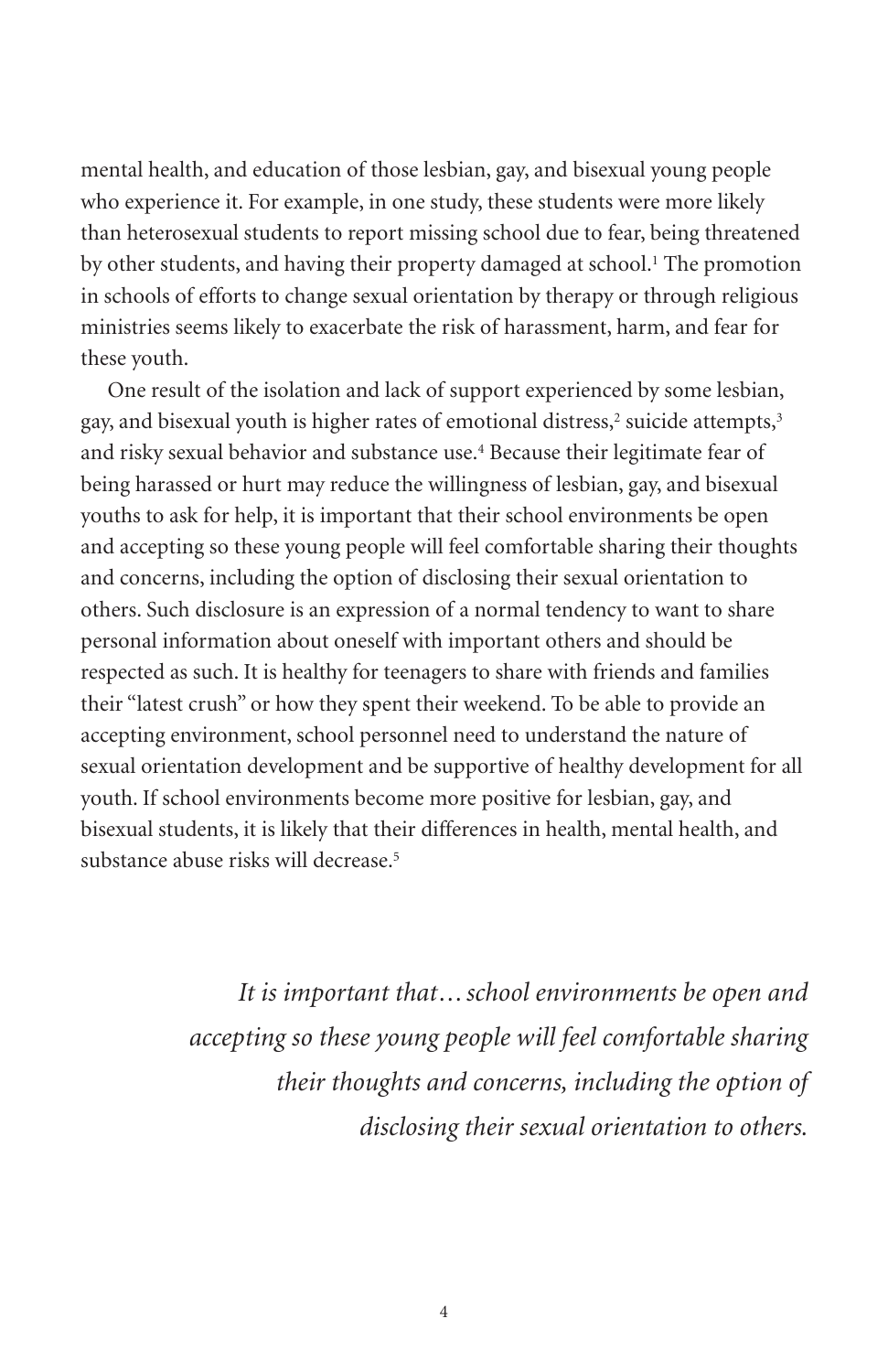## Efforts to Change Sexual Orientation Through Therapy

The terms *reparative therapy* and *sexual orientation conversion therapy* refer to counseling and psychotherapy aimed at eliminating or suppressing homosexuality. The most important fact about these "therapies" is that they are based on a view of homosexuality that has been rejected by all the major mental health professions. The *Diagnostic and Statistical Manual of Mental Disorders,* 6 published by the American Psychiatric Association, which defines the standards of the field, does not include homosexuality. All other major health professional organizations have supported the American Psychiatric Association in its declassification of homosexuality as a mental disorder in 1973. Thus, the idea that homosexuality is a mental disorder or that the emergence of same-sex

attraction and orientation among some adolescents is in any way abnormal or mentally unhealthy has no support among any mainstream health and mental health professional organizations.

Despite the general consensus of major medical, health, and mental health professions that both heterosexuality and

*The idea that homosexuality is a mental disorder or that the emergence of same-sex attraction and orientation among some adolescents is in any way abnormal or mentally unhealthy has no support among any mainstream health and mental health professional organizations.*

homosexuality are normal expressions of human sexuality, efforts to change sexual orientation through therapy have been adopted by some political and religious organizations and aggressively promoted to the public. However, such efforts have serious potential to harm young people because they present the view that the sexual orientation of lesbian, gay, and bisexual youth is a mental illness or disorder, and they often frame the inability to change one's sexual orientation as a personal and moral failure. 7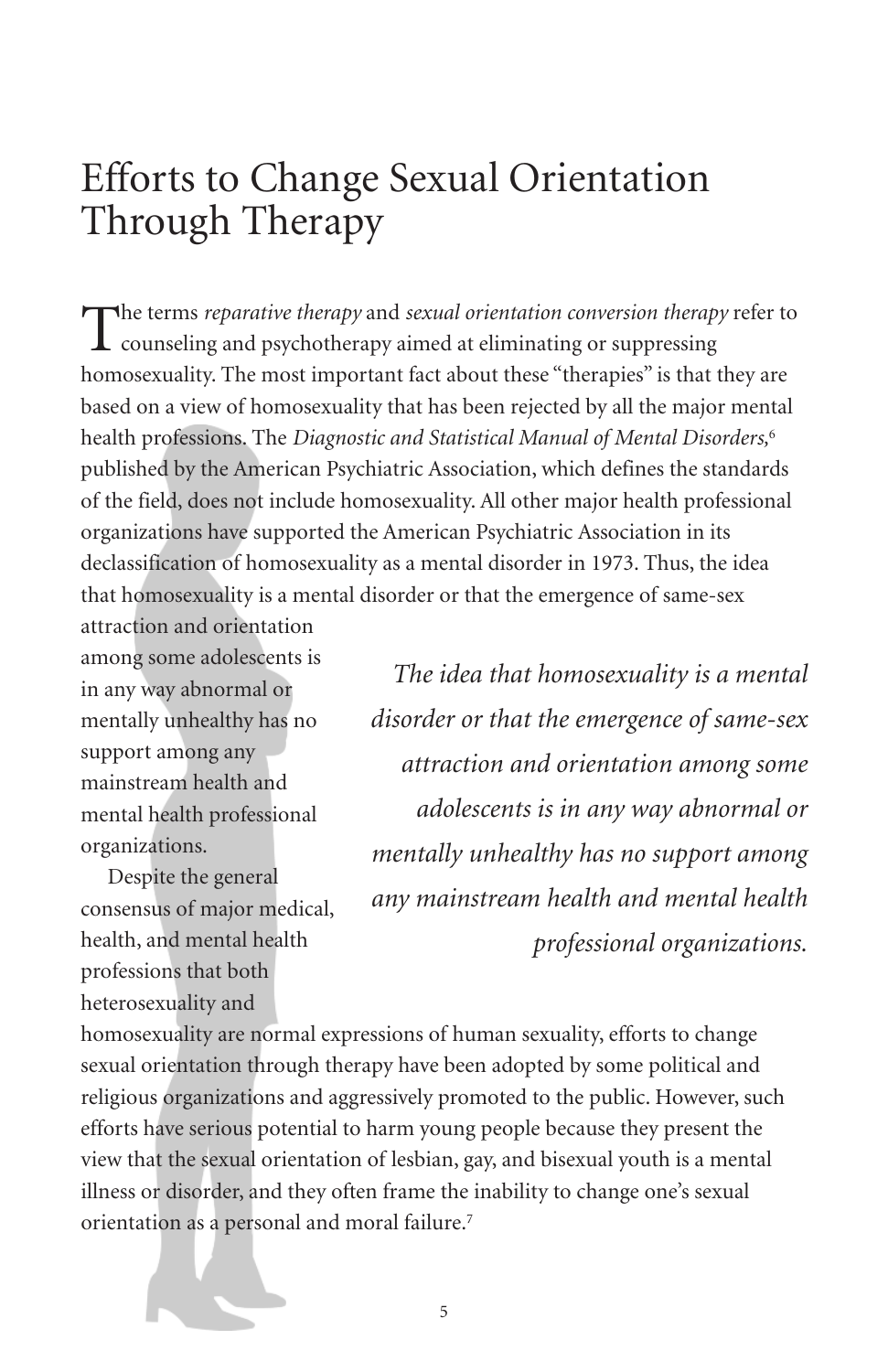Because of the aggressive promotion of efforts to change sexual orientation through therapy, a number of medical, health, and mental health professional organizations have issued public statements about the dangers of this approach. The American Academy of Pediatrics, the American Counseling Association, the American Psychiatric Association, the American Psychological Association, the American School Counselor Association, the National Association of School Psychologists, and the National Association of Social Workers, together representing more than 480,000 mental health professionals, have all taken the position that homosexuality is not a mental disorder and thus is not something that needs to or can be "cured."

#### The *American Academy of Pediatrics* advises youth that

*counseling may be helpful for you if you feel confused about your sexual identity. Avoid any treatments that claim to be able to change a person's sexual orientation, or treatment ideas that see homosexuality as a sickness.* 8

The *American Counseling Association* adopted a resolution in 1998 stating that it *opposes portrayals of lesbian, gay, and bisexual youth and adults as mentally ill due to their sexual orientation; and supports the dissemination of accurate information about sexual orientation, mental health, and appropriate interventions in order to counteract bias that is based on ignorance or unfounded beliefs about same-gender sexual orientation.* <sup>9</sup> *Further, in April 1999, the ACA Governing Council adopted a position opposing the promotion of "reparative therapy" as a "cure" for individuals who are homosexual.* 10

In addition, ACA's Code of Ethics states:

*Counselors use techniques/procedures/modalities that are grounded in theory and/or have an empirical or scientific foundation. Counselors who do not must define the techniques/procedures as "unproven" or "developing" and explain the potential risks and ethical considerations of using such techniques/procedures and take steps to protect clients from possible harm.* 11

The *American Psychiatric Association,* in its 2000 position statement on "reparative" therapy, states:

*Psychotherapeutic modalities to convert or "repair" homosexuality are based on developmental theories whose scientific validity is questionable. Furthermore, anecdotal reports of "cures" are counterbalanced by anecdotal claims of*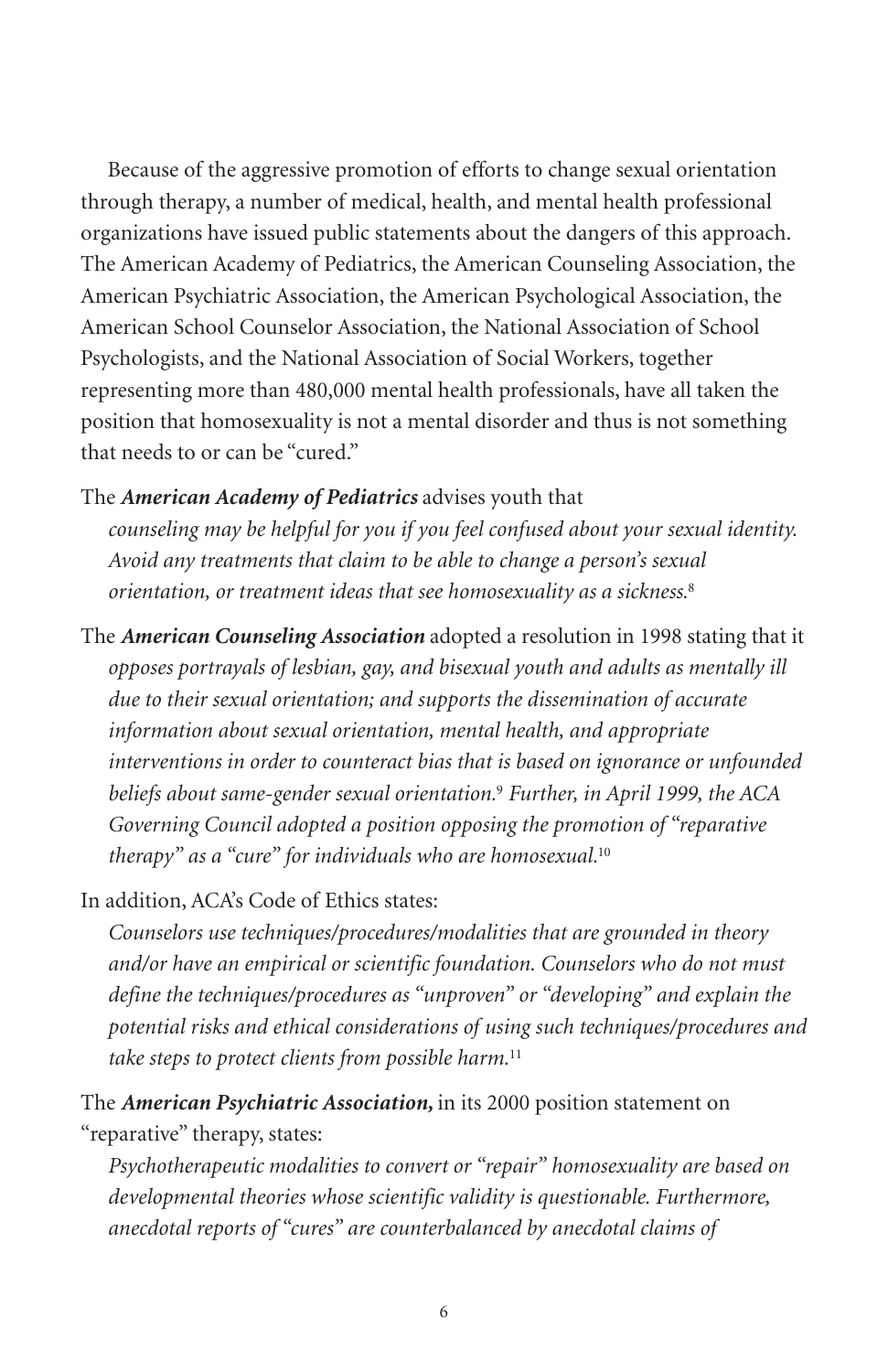*psychological harm. In the last four decades, "reparative" therapists have not produced any rigorous scientific research to substantiate their claims of cure. Until there is such research available, [the American Psychiatric Association] recommends that ethical practitioners refrain from attempts to change individuals' sexual orientation, keeping in mind the medical dictum to first, do no harm.*

*The potential risks of reparative therapy are great, including depression, anxiety and self-destructive behavior, since therapist alignment with societal prejudices against homosexuality may reinforce self-hatred already experienced by the patient. Many patients who have undergone reparative therapy relate that they were inaccurately told that homosexuals are lonely, unhappy individuals who never achieve acceptance or satisfaction. The possibility that the person might achieve happiness and satisfying interpersonal relationships as a gay man or lesbian is not presented, nor are alternative approaches to dealing with the effects of societal stigmatization discussed.*

*Therefore, the American Psychiatric Association opposes any psychiatric treatment, such as reparative or conversion therapy which is based upon the assumption that homosexuality per se is a mental disorder or based upon the a priori assumption that the patient should change his/her sexual homosexual orientation.* 12

The *American Psychological Association,* in its 1997 Resolution on Appropriate Therapeutic Responses to Sexual Orientation, which is also endorsed by the National Association of School Psychologists, states:

*That the American Psychological Association opposes portrayals of lesbian, gay, and bisexual youth and adults as mentally ill due to their sexual orientation and supports the dissemination of accurate information about sexual orientation and mental health and appropriate interventions in order to counteract bias that is based in ignorance or unfounded beliefs about sexual orientation.* 13

The *American School Counselor Association,* in its position statement on professional school counselors and lesbian, gay, bisexual, transgendered, and questioning youth, states:

*Lesbian, gay, bisexual, transgendered and questioning (LGBTQ) youth often begin to experience self-identification during their pre-adolescent or adolescent*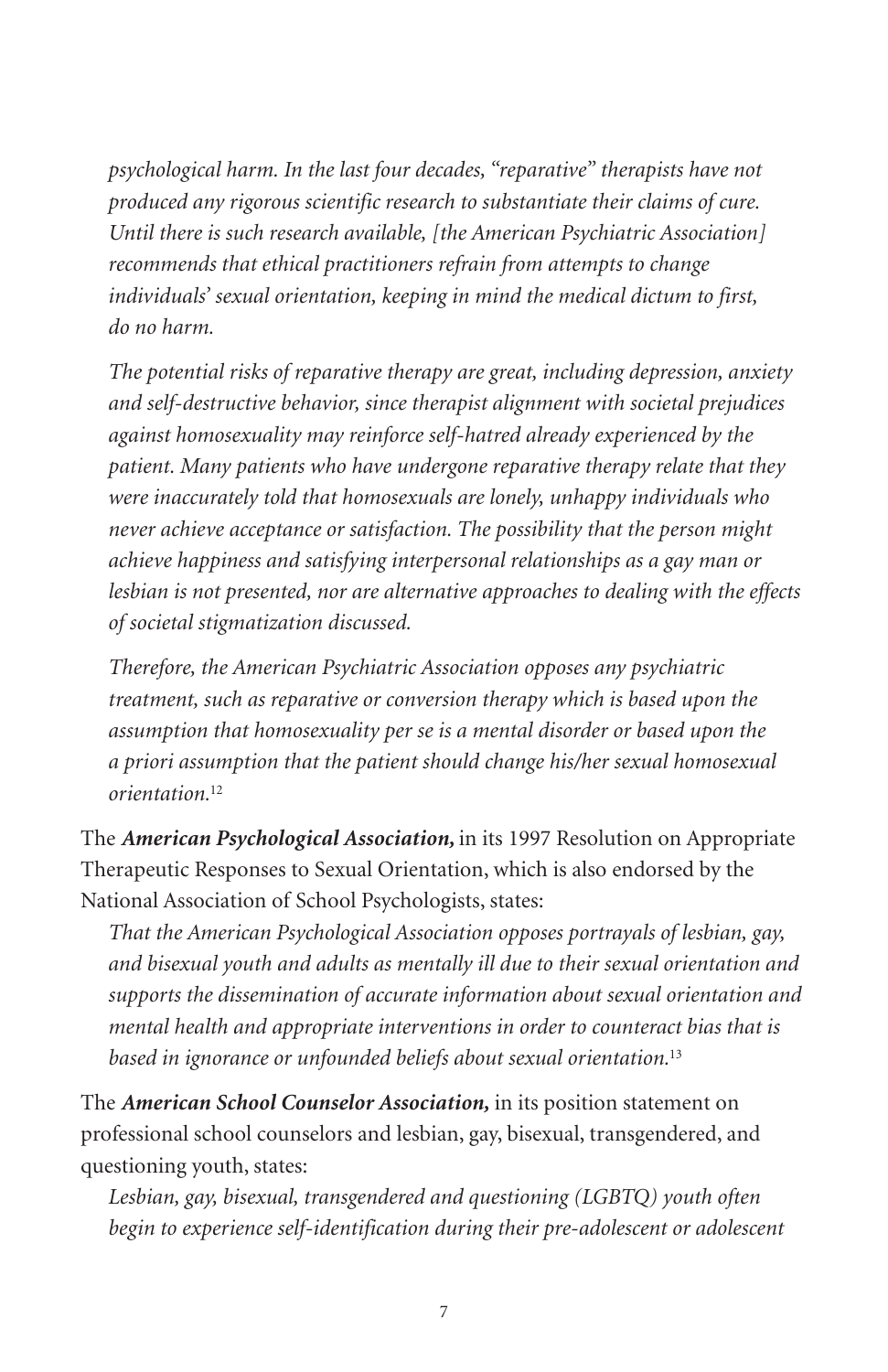*years, as do heterosexual youth. These developmental processes are essential cognitive, emotional and social activities, and although they may have an impact on student development and achievement, they are not a sign of illness, mental disorder or emotional problems nor do they necessarily signify sexual activity. . . .*

*It is not the role of the professional school counselor to attempt to change a student's sexual orientation/gender identity but instead to provide support to LGBTQ students to promote student achievement and personal well-being. . . .*

*Recognizing that sexual orientation is not an illness and does not require treatment, professional school counselors may provide individual student planning or responsive services to LGBTQ students to promote self-acceptance, deal with social acceptance, understand issues related to "coming out," including issues that families may face when a student goes through this process, and identify appropriate community resources.* 14

*As these statements make clear, the nation's leading professional medical, health, and mental health organizations do not support efforts to change young people's sexual orientation through therapy and have raised serious concerns about the potential harm from such efforts.*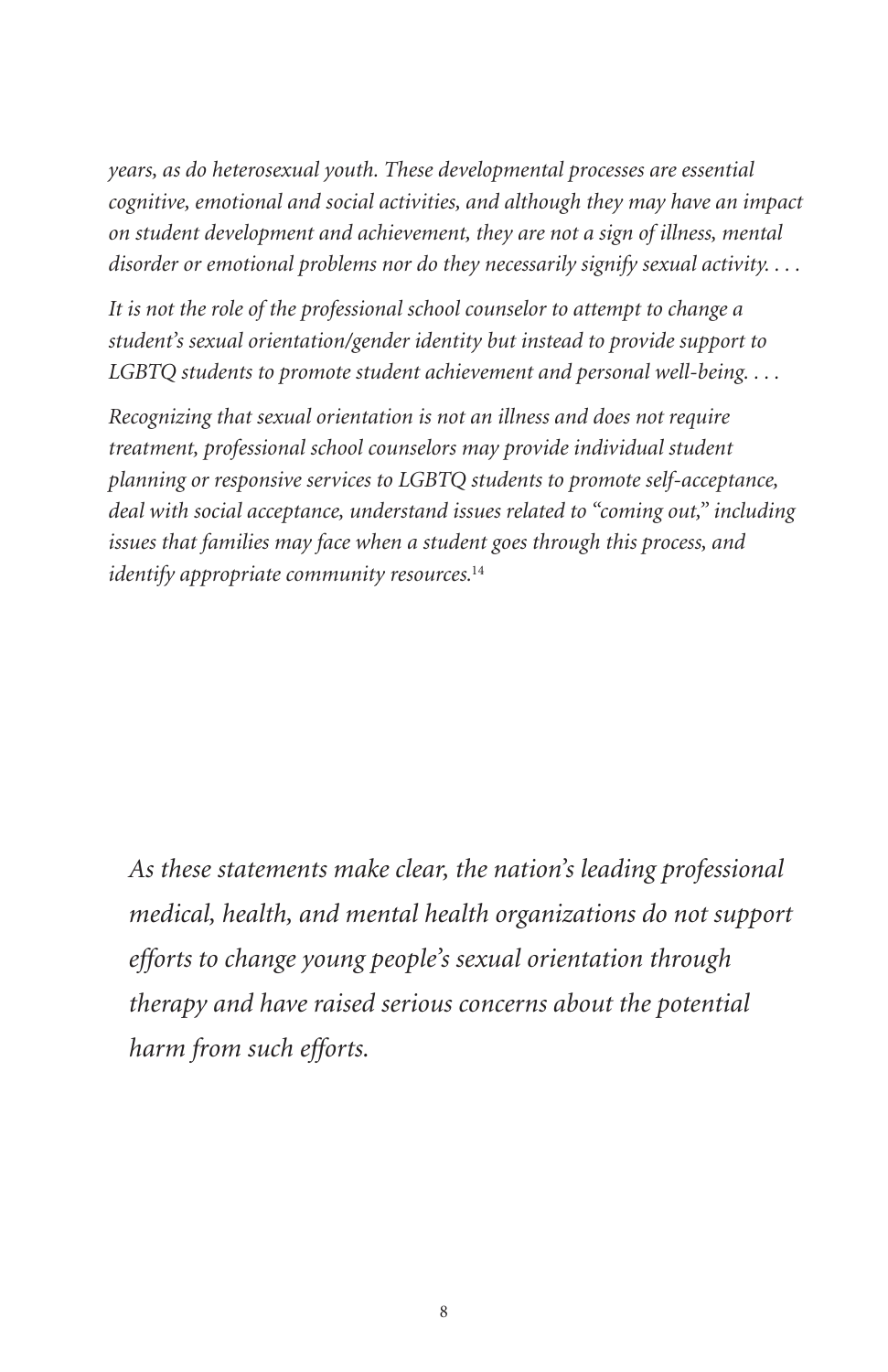The *National Association of Social Workers,* in its policy statement on lesbian, gay, and bisexual issues, states that it

*endorses policies in both the public and private sectors that ensure nondiscrimination; that are sensitive to the health and mental health needs of lesbian, gay, and bisexual people; and that promote an understanding of lesbian, gay, and bisexual cultures. Social stigmatization of lesbian, gay, and bisexual people is widespread and is a primary motivating factor in leading some people to seek sexual orientation changes.* <sup>15</sup> *Sexual orientation conversion therapies assume that homosexual orientation is both pathological and freely chosen. No data demonstrate that reparative or conversion therapies are effective, and in fact they may be harmful.* <sup>16</sup> *NASW believes social workers have the responsibility to clients to explain the prevailing knowledge concerning sexual orientation and the lack of data reporting positive outcomes with reparative therapy. NASW discourages social workers from providing treatments designed to change sexual orientation or from referring practitioners or programs that claim to do so.* <sup>17</sup> *NASW reaffirms its stance against reparative therapies and treatments designed to change sexual orientation or to refer practitioners or programs that claim to do so.* 18

As these statements make clear, the nation's leading professional medical, health, and mental health organizations do not support efforts to change young people's sexual orientation through therapy and have raised serious concerns about the potential harm from such efforts. Many of the professional associations listed in the Resources section (pp. 17–19) can provide helpful information and local contacts to assist school administrators, health and mental health professionals, educators, teachers, and parents in dealing with school controversies in their communities.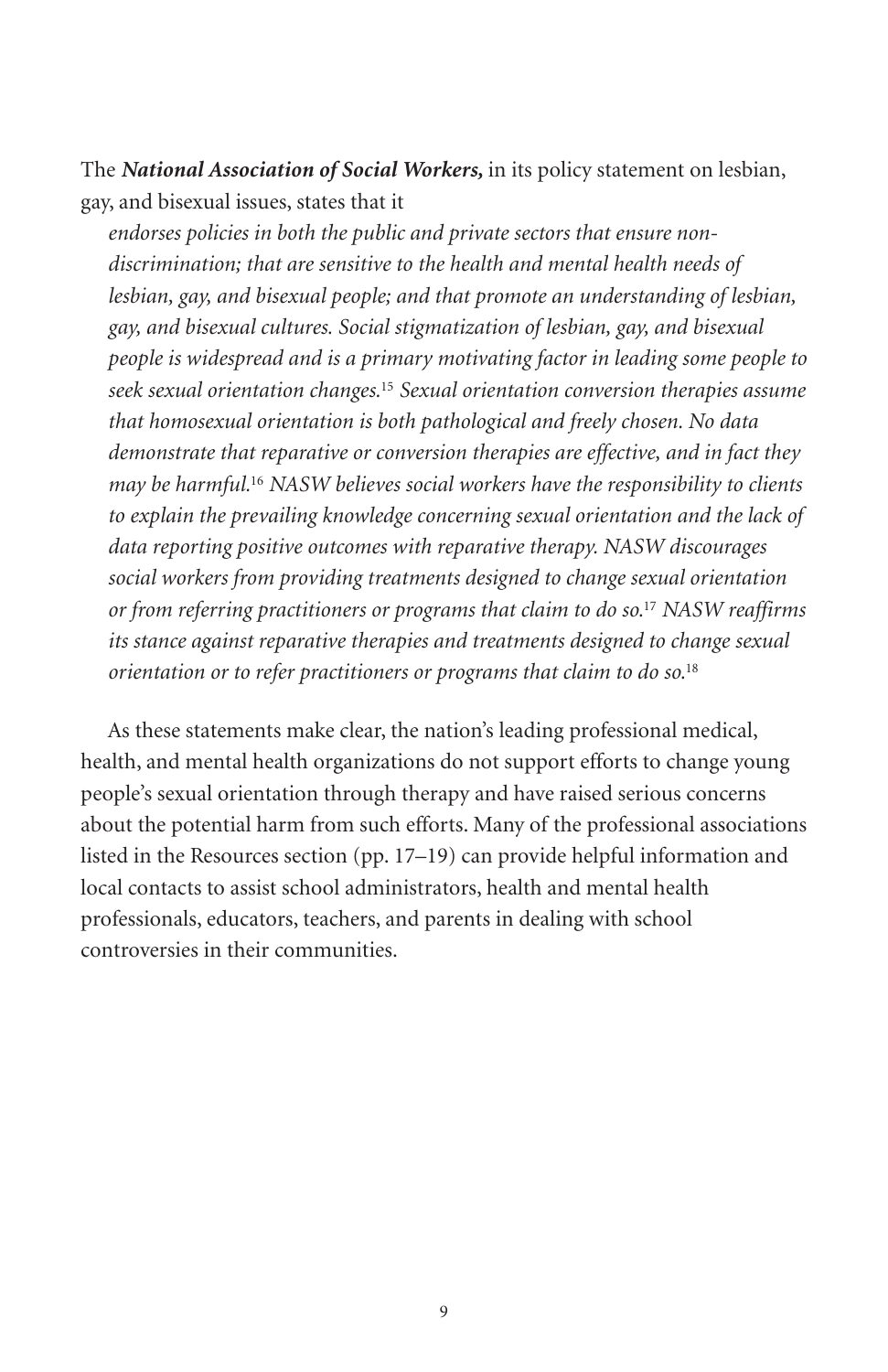## Efforts to Change Sexual Orientation Through Religious Ministries

E*x-gay ministry* and *transformational ministry* are terms used to describe efforts by some religious individuals and organizations to change sexual orientation through religious ministries. These individuals and organizations tend to have negative attitudes toward homosexuality that are based in their particular religious perspectives. In general, efforts to change sexual orientation through religious ministries take the approach that sexual orientation can be changed through repentance and faith. In addition, some individuals and groups who promote efforts to change sexual orientation through therapy are also associated with religious perspectives that take a negative attitude toward homosexuality.

Because ex-gay and transformational ministries usually characterize homosexuality as sinful or evil, promotion in schools of such ministries or of therapies associated with such ministries would likely exacerbate the risk of marginalization, harassment, harm, and fear experienced by lesbian, gay, and bisexual students. In addition, the religious content of ministries and related therapies also raise legal issues, which are addressed in the next section.

> *Because ex-gay and transformational ministries usually characterize homosexuality as sinful or evil, promotion in schools of such ministries or of therapies associated with such ministries would likely exacerbate the risk of marginalization, harassment, harm, and fear experienced by lesbian, gay, and bisexual students.*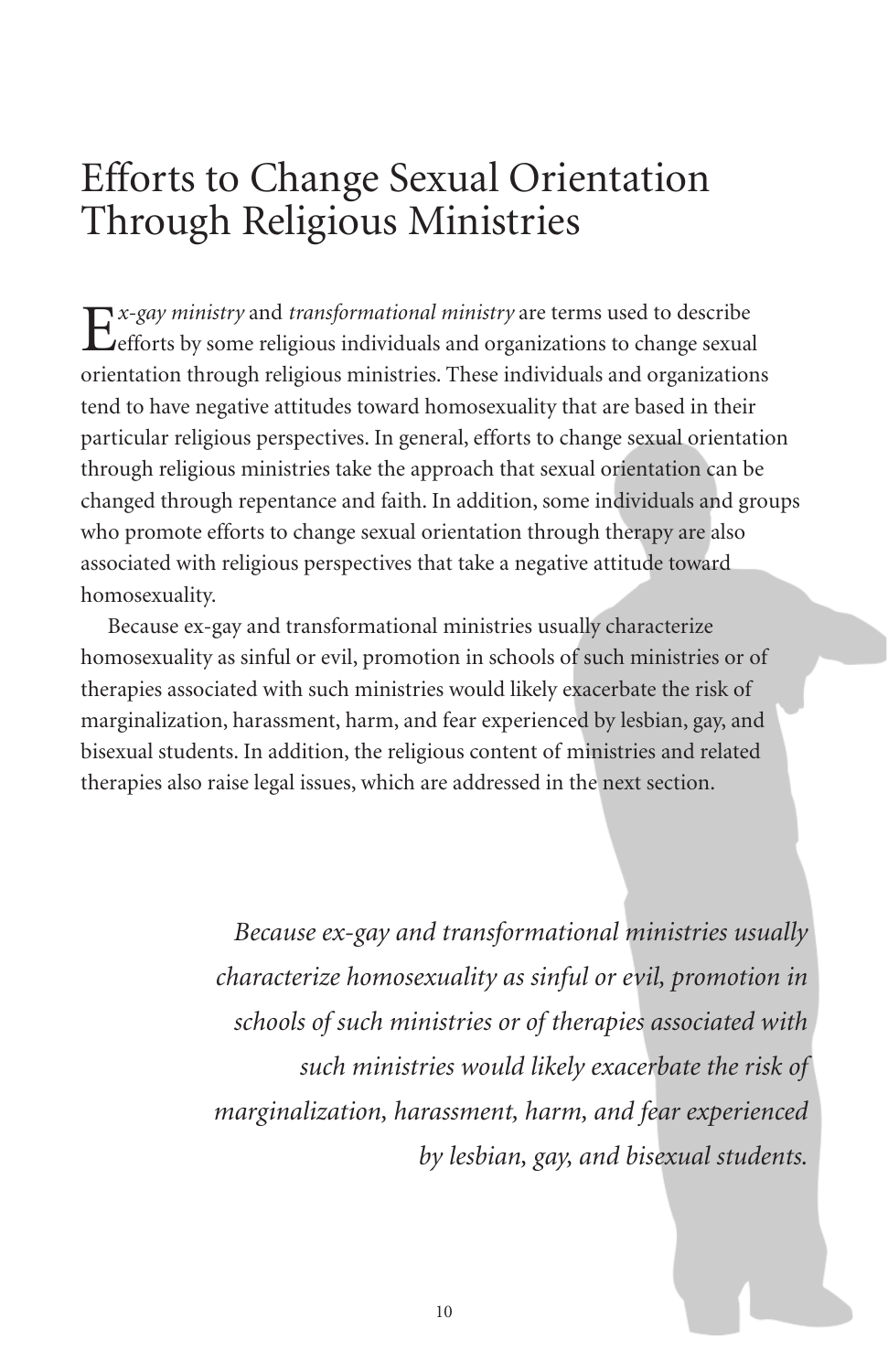### Relevant Legal Principles

 $\sum$ ublic school officials are the targets of those who want to include  $\Gamma$  information about efforts to change sexual orientation through therapy and religious ministry in the schools. In order to respond, public school officials should be aware of general legal principles concerning the rights of their lesbian, gay, and bisexual students. This awareness is important because of the risk that these "treatments" may cause harm to young people and of the potential legal liability for school districts and officials. A number of federal, state, and local laws and school district policies protect lesbian, gay, and bisexual students from discrimination, harassment, and similar harms.

Two important principles from the U.S. Constitution apply to every public school in the country. They are (a) the First Amendment, which includes the separation of church and state and the protection of freedom of speech, and (b) the Fourteenth Amendment, which includes the guarantee of equal treatment under the law for all people.

The Establishment Clause of the First Amendment prohibits public schools from promoting, endorsing, or inhibiting religion or attempting to impose particular religious beliefs on students. <sup>19</sup> For this reason, a public school counselor or teacher cannot proselytize to students or attempt to impose his or her religious beliefs about whether or not homosexuality is sinful. 20 Because of the religious nature of ex-gay or transformational ministry, endorsement or promotion of such

*Because of the religious nature of ex-gay or transformational ministry, endorsement or promotion of such ministry by officials or employees of a public school district in a school-related context would likely raise constitutional questions.*

ministry by officials or employees of a public school district in a school-related context would likely raise constitutional questions. Thus, schools should be careful to avoid discussions of transformational ministry in their curriculum.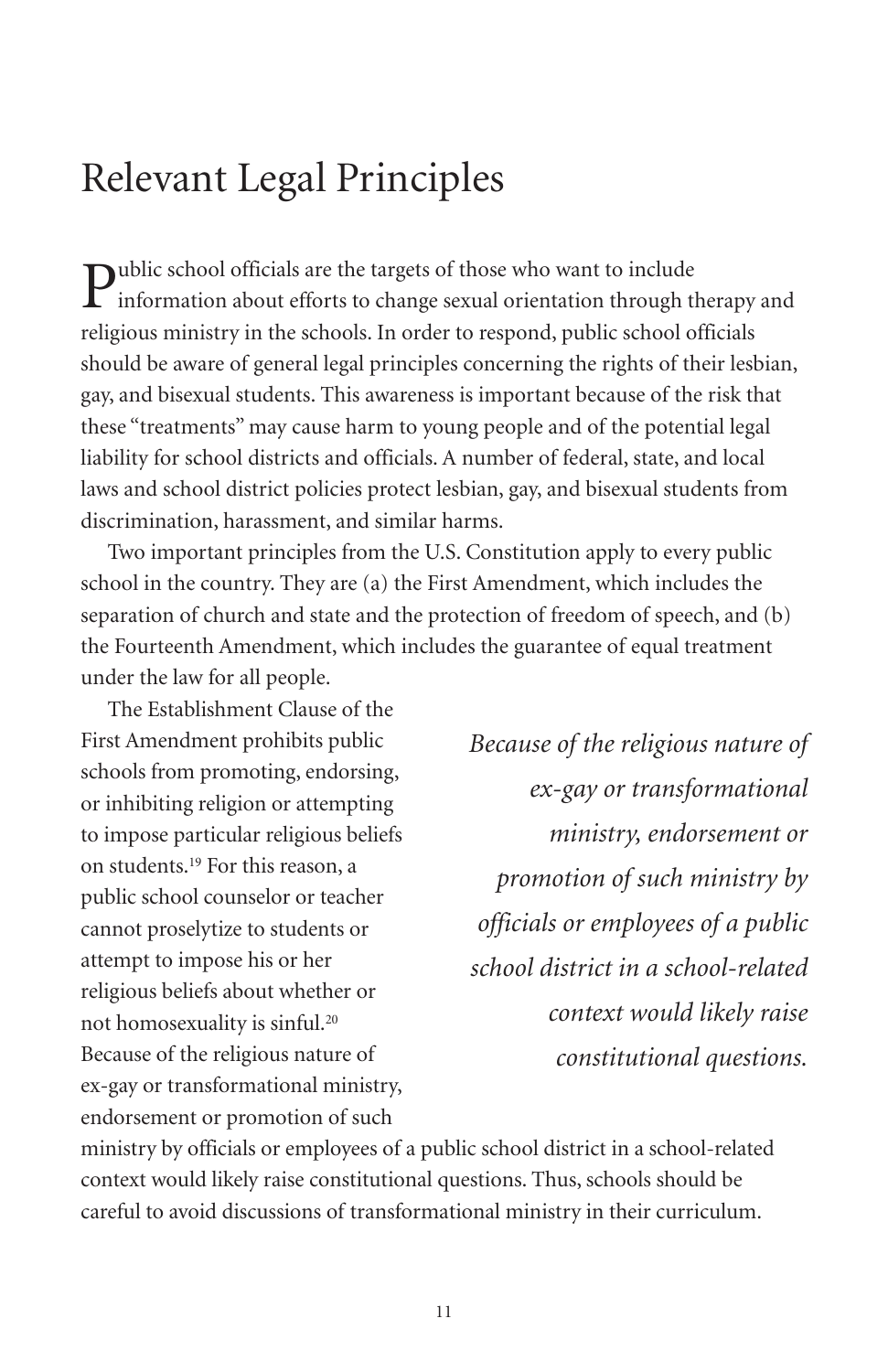Apart from their obligation to avoid religious advocacy, public schools have considerable leeway in developing their curriculum. As long as the school's instructional activity does not inculcate a religious view about homosexuality, the choice of instructional materials about homosexuality does not infringe on freedom of religion. <sup>21</sup> Public schools may determine, as part of their instructional activity, not to disseminate information to students when that information is not well-founded or is inadequately researched, scientifically unsound, or biased in some way. <sup>22</sup> As the foregoing discussion of the concerns and policies of health and mental health professionals clearly illustrates, school officials should be deeply concerned about the validity and bias of materials or presentations that promote a

*In 2003, a California school district paid \$1.1 million to six students who alleged their classmates repeatedly harassed them because of their sexual orientation and the school administration did not adequately address the harassment.*

change to a person's sexual orientation as a "cure" or suggest that being lesbian, gay, or bisexual is a sickness or a mental illness. School officials routinely consider the views of professional experts in determining which educational and instructional materials to use in their schools, and in this case those views

strongly advise against any curriculum that suggests that therapy to change sexual orientation has scientific validity or that homosexuality is a disorder that should be "cured"

It is also important to note that a school's legal obligations under the Establishment Clause may be different when it creates a forum for outside speakers to present to students, or when it invites students to speak about topics on their own. In those cases, depending on the individual context, school districts may not be able to forbid certain speakers who wish to express their viewpoints at such events. 23

Lesbian, gay, and bisexual students, like all other students, are protected by the Fourteenth Amendment and statutory requirements of equal treatment under the law. The Supreme Court has made clear that under the Fourteenth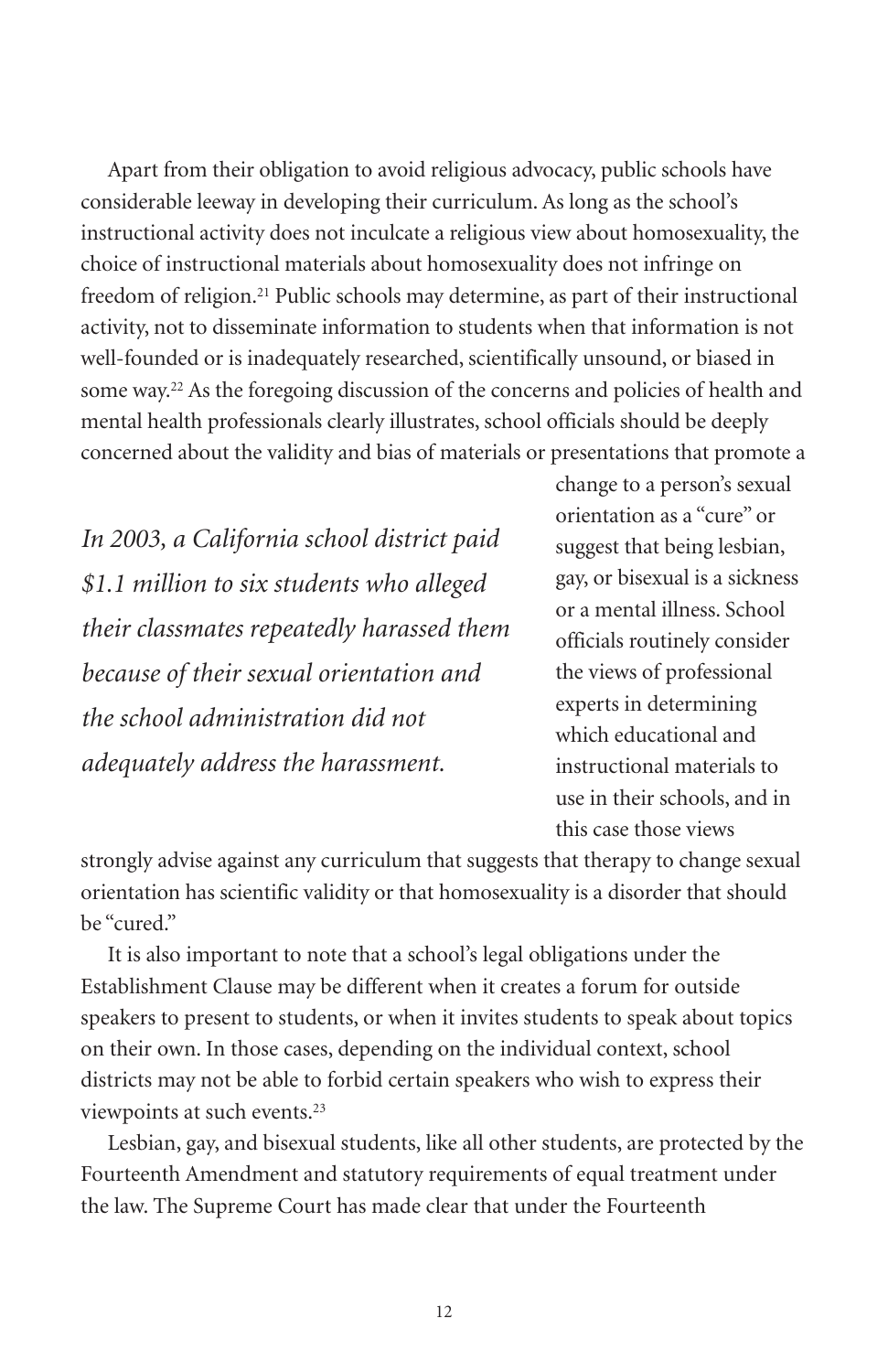Amendment's guarantee of equal protection under the law, public officials may not impose discriminatory burdens or unequal treatment on lesbians and gays because of public animosity toward them. <sup>24</sup> In the public school setting, this means, among other things, that a school district must protect students from anti-gay harassment just as it protects students from other kinds of harassment. 25 In 2003, a California school district paid \$1.1 million to six students who alleged their classmates repeatedly harassed them because of their sexual orientation and the school administration did not adequately address the harassment. 26

Consistent with this mandate of equal treatment, schools should be careful to avoid curriculum choices that may single out and stigmatize lesbian, gay, and bisexual students and foster a disapproving attitude toward them. The legal mandate of equality for gay and non-gay students alike is not limited to circumstances of harassment—it applies to all decisions a public school official might make that would treat lesbian, gay, and bisexual students differently based on their sexual orientation. School officials should follow the law by ensuring that the factor of real or perceived sexual orientation does not result in a decision that treats these students differently from other students. As an example, even outside the curricular setting, students have formed over 3,000 *gay–straight* alliances in schools.<sup>27</sup> The federal Equal Access Act<sup>28</sup> requires secondary schools to treat the gay–straight alliance the same as any other "non-curriculum-related" student club allowed to meet on campus.<sup>29</sup>

These general legal principles, supplemented by consultation with the school's legal counsel, should be helpful in the important and sometimes difficult decisions that educators must make in order to serve all students—including those who are lesbian, gay, or bisexual.

> *The legal mandate of equality for gay and non-gay students alike is not limited to circumstances of harassment—it applies to all decisions a public school official might make that would treat lesbian, gay, and bisexual students differently based on their sexual orientation.*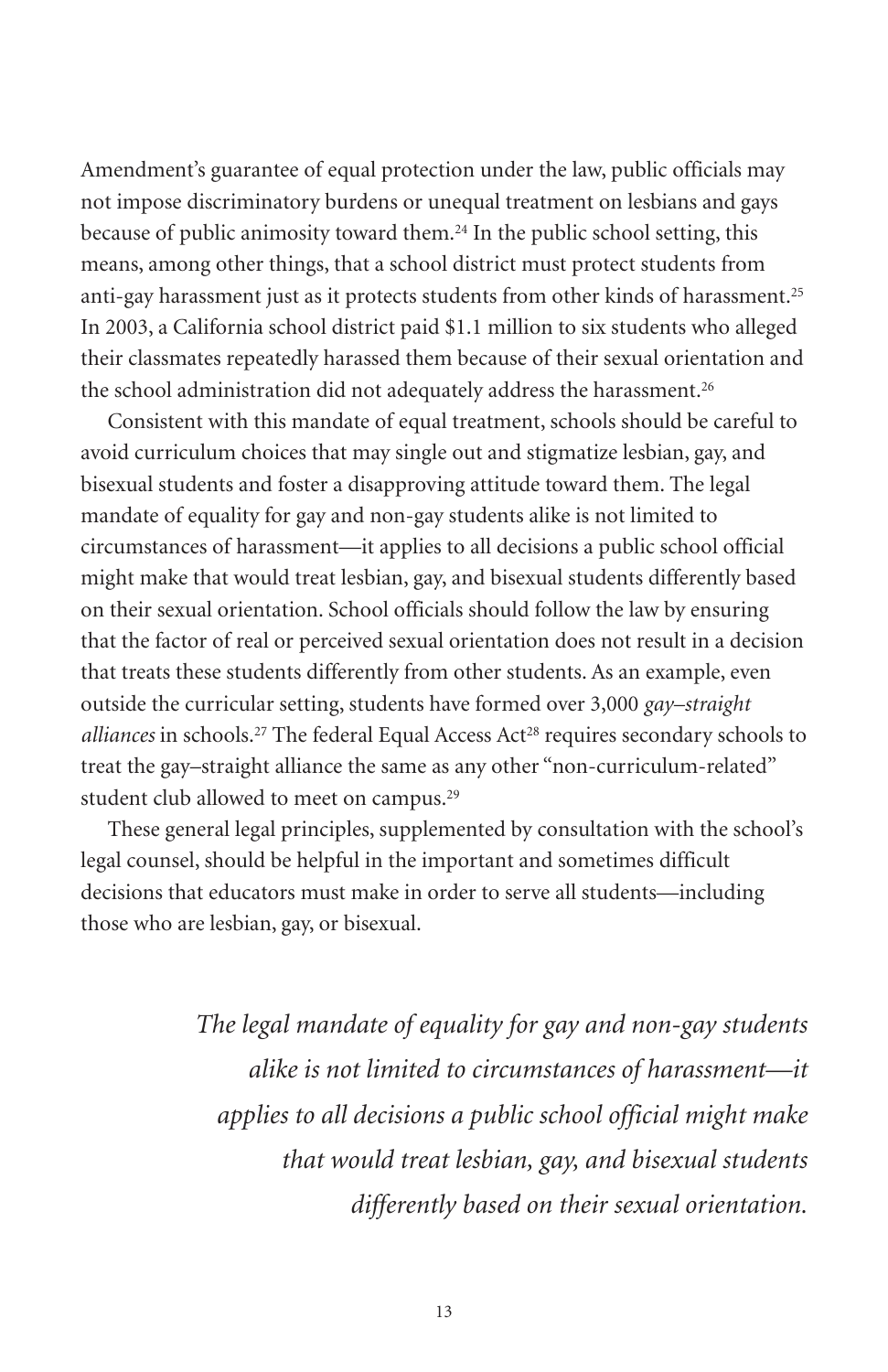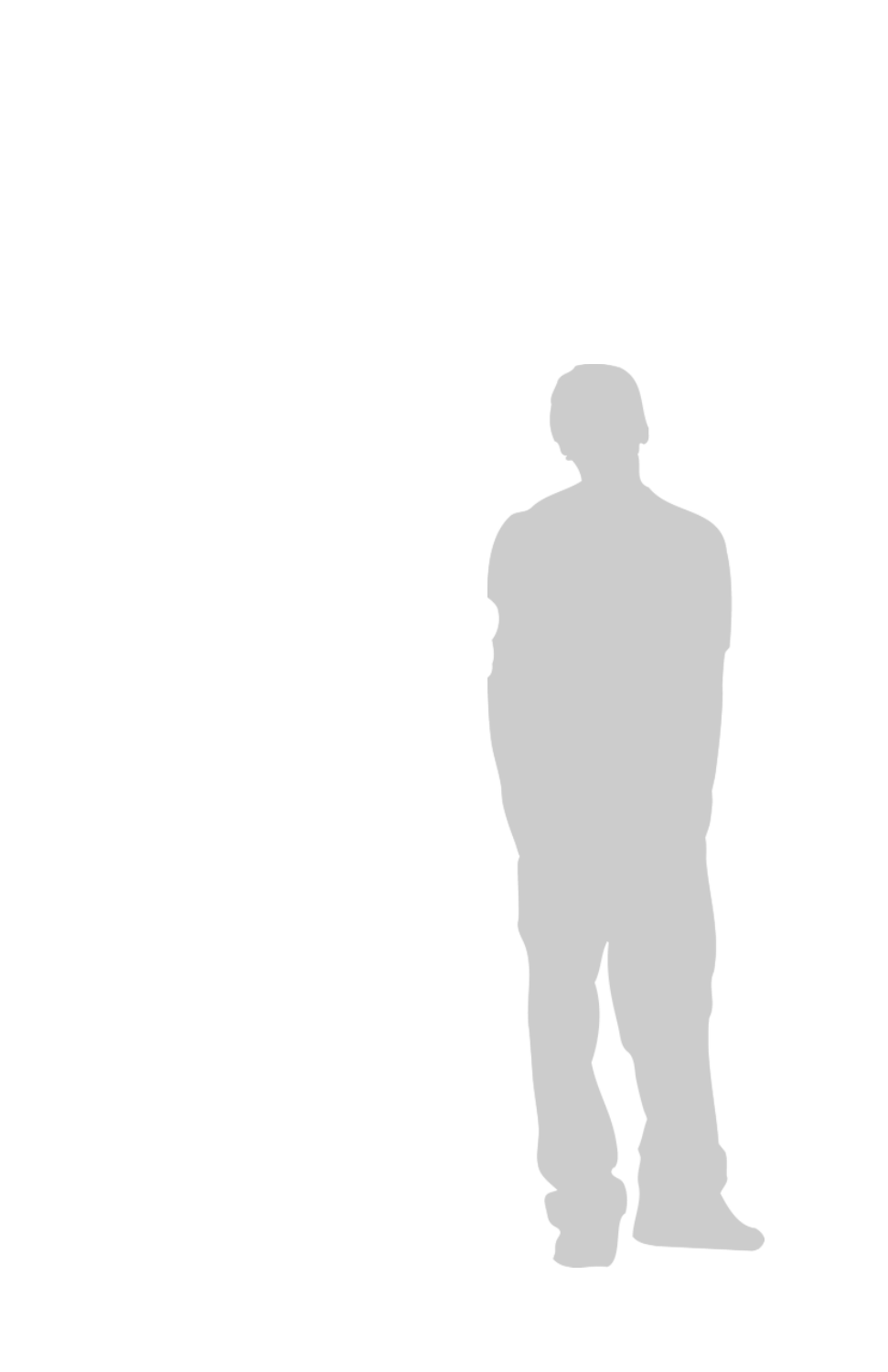### Endnotes

- <sup>1</sup> Garofalo, R., Wolf, R. C., Kessel, S., Palfrey, J., & Du Rant, R. H. (1998). The association between health risk behaviors and sexual orientation among a school-based sample of adolescents. *Pediatrics, 101,* 895-902.
- <sup>2</sup> Resnick, M. D., Bearman, P. S., Blum, R.W., Bauman, K. E., Harris, K. S., Jones, J., et al. (1997). Protecting adolescents from harm: Findings from the National Longitudinal Study on Adolescent Health. *Journal of the American Medical Association, 278,* 823-832.
- <sup>3</sup> Garofalo et al. (1998); Remafedi, G., Frendh, S., Story, M., Resnick, M. D., & Blum, R. (1998). The relationship between suicide risk and sexual orientation: Results of a population-based study. *American Journal of Public Health, 88,* 57-60.
- <sup>4</sup> Garofalo et al. (1998); Resnick et al. (1997).
- <sup>5</sup> Blake, S. M., Ledsky, R., Lehman, T., Goodenow, C., Sawyer, R., & Hack, T. (2001). Preventing sexual risk behaviors among gay, lesbian, and bisexual adolescents: The benefits of gay-sensitive HIV instruction in schools. *American Journal of Public Health, 91,* 940-946; Goodenow, C., Szalacha, L., & Westheimer, K. (2006). School support groups, other school factors, and the safety of sexual minority adolescents. *Psychology in the Schools, 43,* 573-589; Safren, S. A., & Heimberg, R. G. (1999). Depression, hopelessness, suicidality, and related factors in sexual minority and heterosexual adolescents. *Journal of Consulting and Clinical Psychology, 67,* 859-866.
- 6 American Psychiatric Association. (2000). *Diagnostic and statistical manual of mental disorders, text revision* (4th ed.). Washington, DC: Author.
- <sup>7</sup> Schroeder, M., & Shidlo, A. (2001). Ethical issues in sexual orientation conversion therapies: An empirical study of consumers. *Journal of Gay & Lesbian Psychotherapy, 5,* 131-166; Shidlo, A., & Schroeder, M. (2002). Changing sexual orientation: A consumer's report. *Professional Psychology: Research and Practice, 33,* 249-259.
- <sup>8</sup> American Academy of Pediatrics. (2001). *Gay, lesbian and bisexual teens: Facts for teens and their parents* [Pamphlet]. Elk Grove, IL: Author*.*
- <sup>9</sup> Resolution adopted by American Counseling Association Governing Council, March 1998.
- <sup>10</sup> Action by American Counseling Association Governing Council, April 1999.
- <sup>11</sup> American Counseling Association. (2005). Code of *ethics* (pp. 11-12). Alexandria, VA: Author. See www.counseling.org/Resources /CodeOfEthics/TP/Home/CT2.aspx
- <sup>12</sup> American Psychiatric Association. (1998). *"Reparative" therapy* [Position statement]. Washington, DC: Author.
- <sup>13</sup> DeLeon, P. H. (1998). Proceedings of the American Psychological Association, Inc., for the legislative year 1997, minutes of the annual meeting of the Council of Representatives August 14 and 17, 1997, Chicago, IL, and minutes of the June, August, and December 1997 meetings of the Board of Directors. *American Psychologist, 53,* 882-939.
- <sup>14</sup> American School Counselor Association. (2007). *Position statement: Gay, lesbian, transgendered, and questioning youth* [Adopted 1995, revised 2000, 2005, 2007]. See www.schoolcounselor.org/ content.asp?contentid=217
- <sup>15</sup> Haldeman, D.C. (1994). The practice and ethics of sexual orientation conversion therapy. *Journal of Counseling and Clinical Psychology, 62,* 221-227.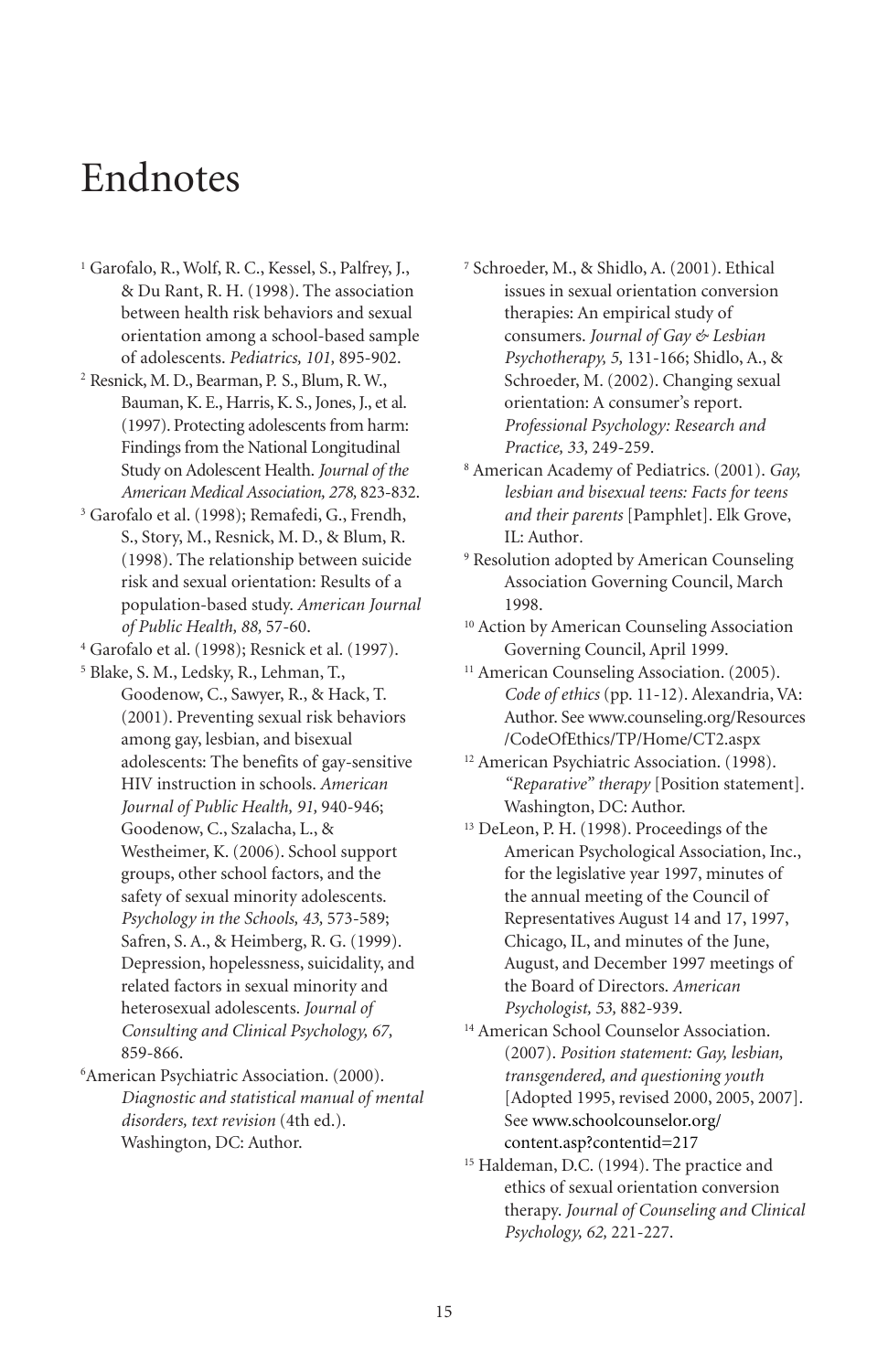- <sup>16</sup> Davison, G. C. (1991). Constructionism and morality in therapy for homosexuality. In J. C. Gonsiorek & J. D. Weinrich (Eds.), *Homosexuality: Research implications for public policy.* Newbury Park, CA: Sage; Gonsiorek, J. C., & Weinrich, J. D. (Eds.). (1991). *Homosexuality: Research implications for public policy.* Newbury Park, CA: Sage; Haldeman (1994).
- <sup>17</sup> National Association of Social Workers. (1997). Policy statement: Lesbian, gay, and bisexual issues [approved by NASW Delegate Assembly, August 1996]. In *Social work speaks: NASW policy* (4th ed.). Washington, DC: Author.
- <sup>18</sup> National Association of Social Workers. (2006). *Social work speaks: NASW policy statements 2006–2009* (7th ed., p. 248). Washington, DC: Author.
- <sup>19</sup> *Lemon v. Kurtzman,* 403 U.S. 602 (1971).

<sup>20</sup> See *Peloza v. Capistrano Unified School Dist.,* 37 F.3d 517, 522 (9th Cir. 1994) (noting that "[t]o permit [a public high school teacher] to discuss his religious beliefs with students during school time on school grounds would violate the Establishment Clause of the First Amendment").

- <sup>21</sup> See *Morrison v. Board of Education of Boyd County, Ky.,* 419 F. Supp. 2d 937, 942-46 (E.D. Ky. 2006); Parker v. Hurley, No. 06- 10751-MLW - F. Supp. 2d -, 2007 WL 543017 (D. Mass. Feb. 23, 2007).
- <sup>22</sup> See *Edwards v. California Univ. of Pa.,* 156 F.3d 488, 491 (3d Cir. 1998) (public schools generally have right to determine own curriculum); see also *Downs v. Los Angeles Unified School Dist.,* 228 F.3d 1003, 1014-16 (9th Cir. 2000) (same).
- <sup>23</sup> See *Hazelwood School District v. Kuhlmeier,* 484 U.S. 260 (1988).
- <sup>24</sup> *Romer v. Evans,* 517 U.S. 620 (1996); *Flores v. Morgan Hill Unified School District,* 324 F.3d 1130, 1037-38 (9th Cir. 2003); *Nabozny v. Podlesny,* 92 F.3d 446 (7th Cir. 1996).
- <sup>25</sup> See *Flores v. Morgan Hill,* 324 F.3d at 1037-38 (holding that school may be liable).
- <sup>26</sup> Pogash, C. (2004, Jan. 7). California school district settles harassment suit by gay students. *The New York Times,* p. A19.
- <sup>27</sup> See GLSEN's Web site at www.glsen.org/cgibin/iowa/student/student/index.html
- <sup>28</sup> 20 U.S.C. §§ 4071-4074 (2007). The act mandates that whenever a public secondary school "grants an offering to or opportunity for one or more noncurriculum related student groups to meet on school premises during noninstructional time," then the school may not "deny equal access or a fair opportunity to, or discriminate against any students who wish to conduct a meeting within that limited open forum on the basis of the religious, political, philosophical, or other content of the speech at such meetings" (§ 4071[a], [b]).
- <sup>29</sup> For example, *Straights and Gays for Equality v. Osseo Area Schools* - District No. 279, 471 F.3d 908 (8th Cir. 2006); *Boyd County High School Gay Straight Alliance v. Board of Education of Boyd County, Ky.,* 258 F. Supp. 2d 667 (E.D. Ky. 2003).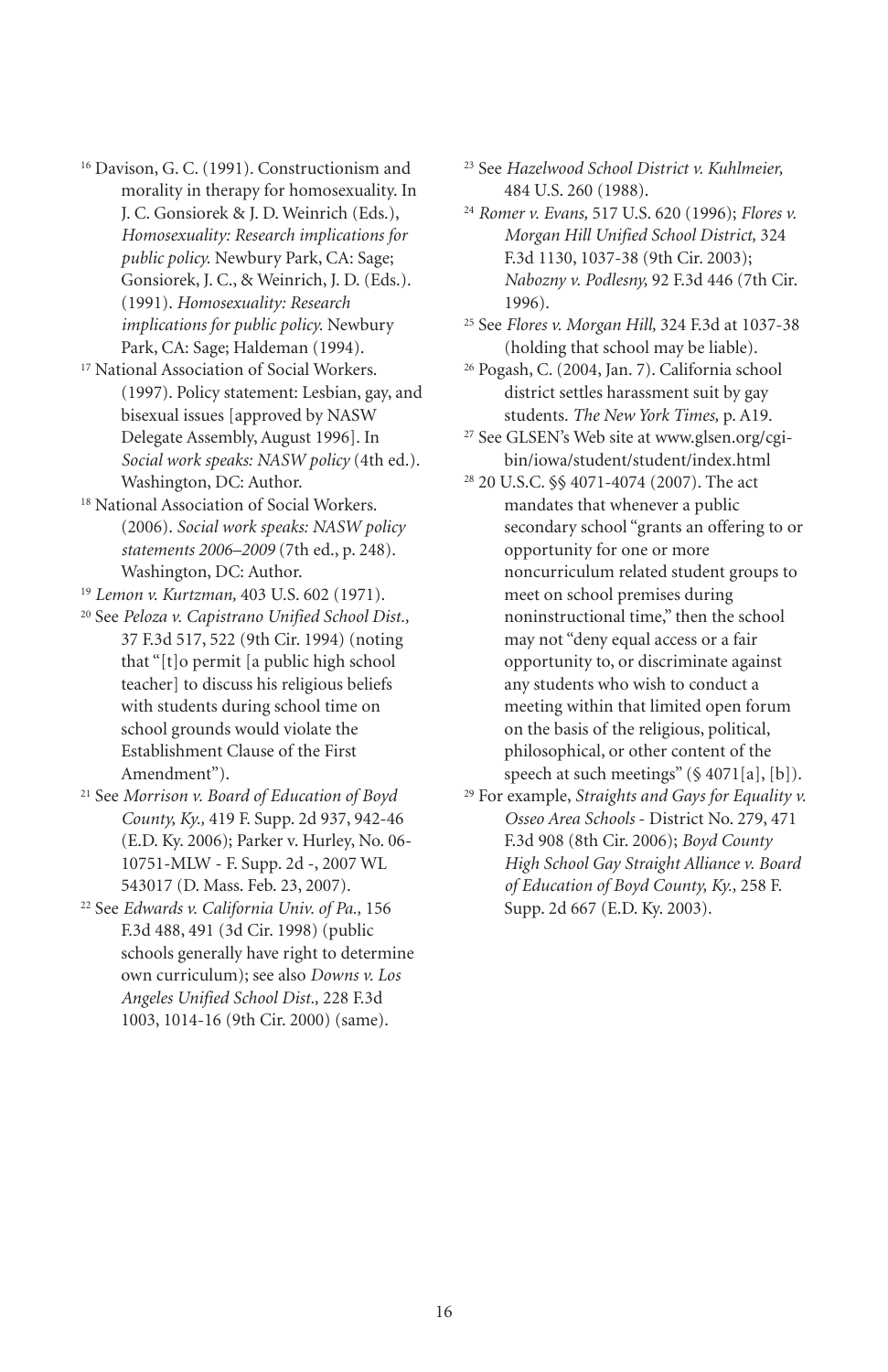### Resources

This booklet provides some basic information that will help you prepare for  $\perp$  controversies that your school may experience in the future. You may, however, want to go beyond the information provided here. Many schools have begun to work to improve counseling, health, mental health and psychological services, curricula, and climate so that the educational and health needs of lesbian, gay, bisexual, transgender, and questioning youths are better served. The following resources will be helpful if you or your staff undertake such efforts.

#### **FEDERAL AGENCIES**

#### **U.S. Department of Education**

*Office for Civil Rights* Customer Service Team 400 Maryland Avenue, SW Washington, DC 20202-1100 Office: 1-800-421-3481 Fax: 202-245-6840 TDD: 877-521-2172 E-mail: ocr@ed.gov www.ed.gov/about/offices/list /ocr/index.html?src=mr

This office's mission is to ensure equal access to education and to promote educational excellence throughout the nation through vigorous enforcement of civil rights. They have an extensive list of publications at their Web site and offer other technical assistance through the contact information listed above.

*Safe and Drug Free Schools Program* Office of Safe and Drug-Free Schools 400 Maryland Avenue, SW, Rm 3E300 Washington, DC 20202-6450 Office: 202-260-3954 Fax: 202-260-7767 E-mail: osdfs.safeschl@ed.gov www.ed.gov/about/offices/list /oese/index.html?src=mr

This office is charged with assisting the Department of Education in reaching the seventh national education goal—that schools will be free of drugs and violence and the unauthorized presence of firearms and alcohol and will offer a disciplined environment that is conducive to learning. It has several publications available through the contact information cited above, including through the Web site.

#### **U.S. Department of Health and Human Services**

*Health Resources and Services Administration (HRSA)* Bureau of Primary Health Care Division of Programs for Special Populations 4350 East-West Highway Bethesda, MD 20814 Office: 301-594-4100 www.bphc.hrsa.gov

In 1994, the HRSA Division of Programs for Special Populations convened a conference on the primary health care and prevention needs of lesbian, gay, and bisexual youth. Out of that conference evolved a health and mental health provider guide that educators and parents can also use:

7 Ryan, C., & Futterman, D. (1998). *Lesbian and gay youth: Care and counseling.* New York: Columbia University Press.

*Centers for Disease Control and Prevention* National Center for Chronic Disease Prevention and Health Promotion Division of Adolescent and School Health 4770 Buford Highway, NE Atlanta, GA 30341-3717 Office: 770-488-6100 www.cdc.gov/HealthyYouth

The CDC Division of Adolescent and School Health (DASH) has identified young men who have sex with men as a priority population for HIV prevention. One of DASH's Youth in High Risk Situations work groups is focused on gay, lesbian, bisexual, transgender, and questioning youth.

#### **NON-GOVERNMENTAL ORGANIZATIONS**

#### **Mental Health Organizations**

*American Counseling Association (ACA)* 5999 Stevenson Avenue Alexandria,VA 22304-3300 Office: 703-823-9800 Fax: 703-823-0252 www.counseling.org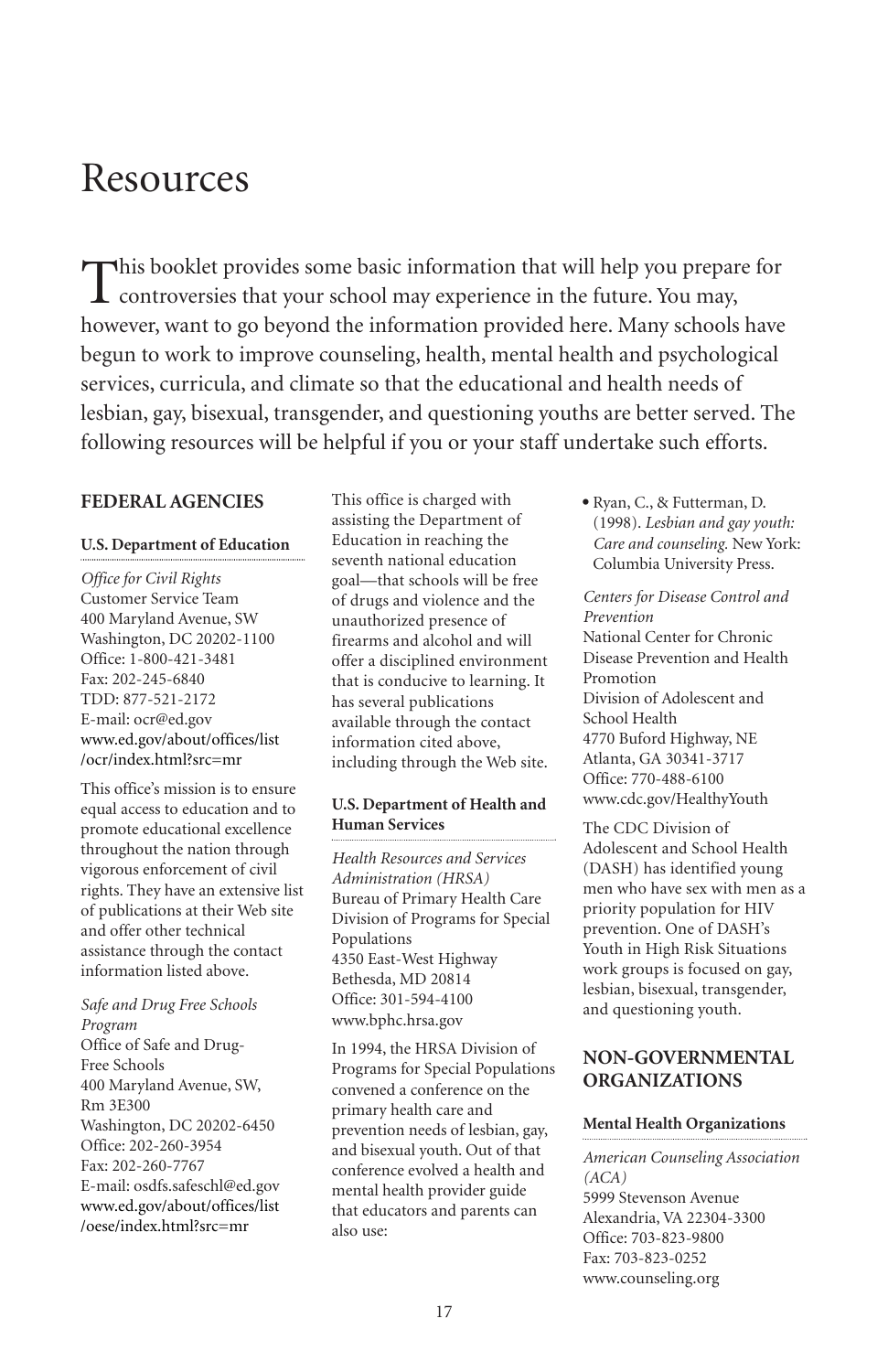*American Psychiatric Association* 1000 Wilson Blvd., Suite 1825 Arlington,VA 22209-3901 Phone: 703-907-7300 Fax: 703-907-1085 www.psych.org

*American Psychological Association (APA)* Lesbian, Gay, Bisexual, and Transgender Concerns Office 750 First Street, NE Washington, DC 20002-4242 Office: 202-336-6041 Fax: 202-336-6040 www.apa.org/pi/lgbc

#### APA Resources:

- Answers to your questions about sexual orientation and homosexuality: *www.apa.org/topics/orientation. html*
- 7 Answers to your questions about transgender: *www.apa. org/topics/transgender.html*
- Answers to your questions about intersex: *www.apa.org/topics/intersx. html*

*Association for Gay, Lesbian, and Bisexual Issues in Counseling (AGLBIC)* 5999 Stevenson Avenue Alexandria,VA 22304-3300 Office: 703-823-9800 Fax: 703-823-0252 www.aglbic.org

*Association of Gay and Lesbian Psychiatrists (AGLP)* 4514 Chester Avenue Philadelphia, PA 19143-3707 Office: 215-222-2800 Fax: 215-222-3881 www.aglp.org

*Mental Health America (MHA)* (formerly the National Mental Health Association) 2000 N. Beauregard Street, 6th Fl. Alexandria,VA 22311 Office: 703-684-7722 Toll free: 800-969-6642

TTY: 800-433-5959 Fax: 703-684-5968 www.nmha.org/go/home

#### MHA Resources:

7 "What Does Gay Mean?" is an anti-bullying program designed to improve understanding and respect for youth who are gay/lesbian/bisexual/transgender. Centered on an educational booklet called *What Does Gay Mean? How to Talk With Kids About Sexual Orientation and Prejudice,* the program encourages parents and others to communicate and share values of respect with their children.

*National Association of School Psychologists (NASP)* 4340 East-West Highway Suite 402 Bethesda, MD 20814 Office: 301-657-0270 Toll free: 866-331-6277 Fax: 301-657-0275 www.nasponline.org

*National Association of Social Workers (NASW)* National Committee on Lesbian, Gay, & Bisexual Issues 750 First Street, NE, Suite 700 Washington, DC 20002-4241 Office: 202-408-8600 Fax: 202-336-8310 www.socialworkers.org

*School Social Work Association of America (SSWAA)* 3921 N. Meridian Street, Suite 225 Indianapolis, IN 46208 Office: 317-464-5116 Fax: 317-464-5146 Toll free: 888-446-5291 www.sswaa.org

#### **Medical/Health Organizations**

*American Academy of Pediatrics (AAP)* 141 Northwest Point Blvd. Elk Grove Village, IL 60007 Office: 847-434-4000 Fax: 847-434-8000 www.aap.org

#### AAP Resources:

- 7 *Gay, Lesbian, and Bisexual Teens: Facts for Teens and Their Parents* (www.nfaap.org/netforum /eweb/DynamicPage.aspx?webc ode=aapbks\_productdetail&ke y=68ef8884-8d58-492c-9762- 5230083bceeb)
- 7 *Gay, Lesbian or Bisexual Parents: Information for Children and Parents* (www.nfaap.org/netforum/ewe b/dynamicpage.aspx?webcode= aapbks\_productdetail&key= 21c65b71-cc29-41ca-b450- 28496633fb84)
- 7 *Sexual Orientation and Adolescents* (http://pediatrics.aappubli cations.org/cgi/content /abstract/113/6/1827)
- 7 *Teen Q&A: Gay, Lesbian, and Bisexual Teens* (www.aap.org/publiced/BR\_ GayTeen.htm)

*American Medical Association (AMA)* Child and Adolescent Health Program 515 North State Street, 8th Fl. Chicago, IL 60610 Office: 312-464-5315 Toll Free: 800-621-8335 Fax: 312-464-5842 www.ama-assn.org

*National Association of School Nurses, Inc. (NASN)* 8484 Georgia Avenue, Suite 420 Silver Spring, MD 20910 Office: 240-821-1130 Toll free: 866-627-6767 Fax: 301-585-1791 nasn@nasn.org

#### **Education Organizations**

*American Association of School Administrators (AASA)* 801 N. Quincy Street, Suite 700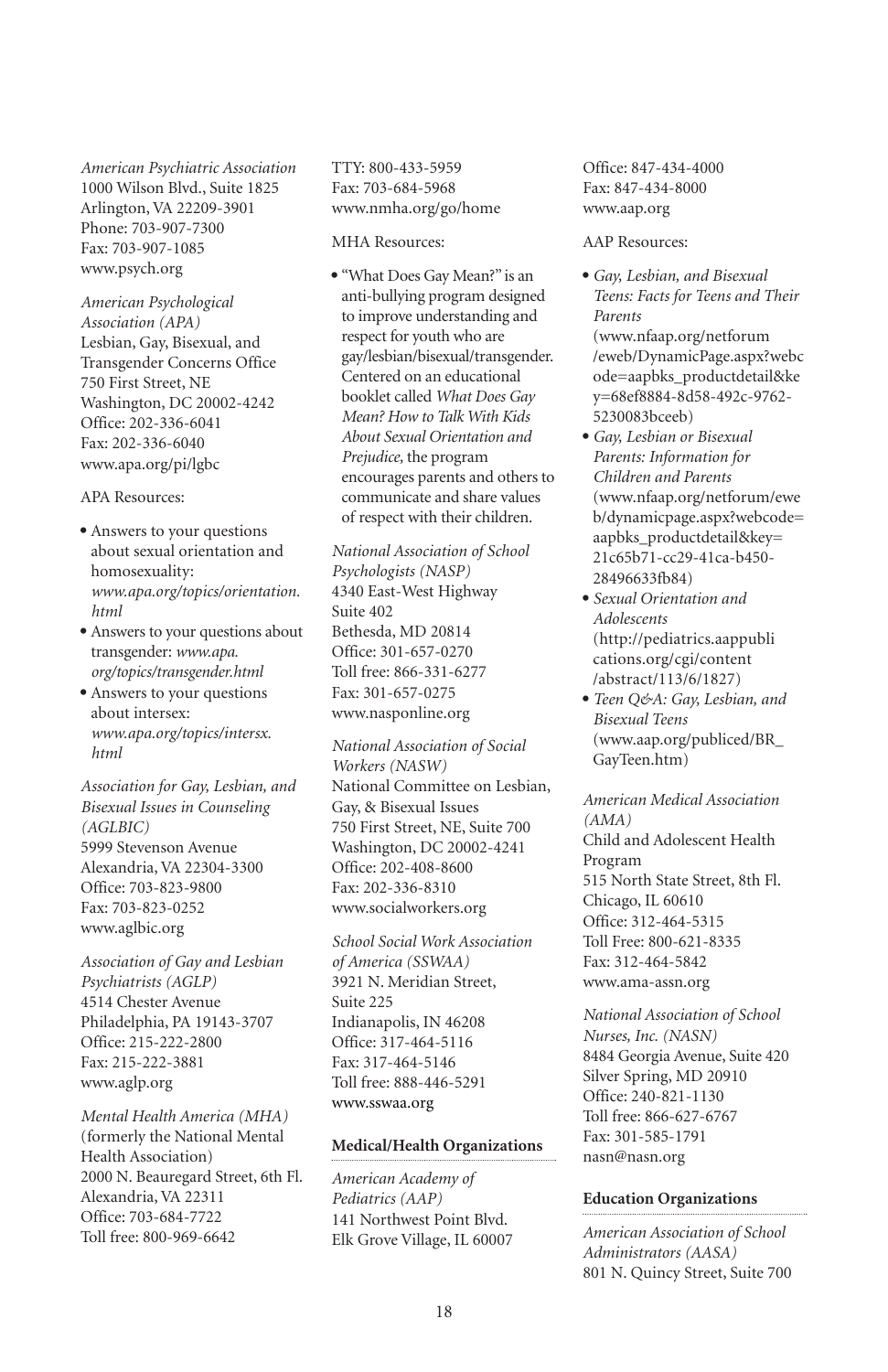Arlington,VA 22203 Phone: 703-528-0700 Fax: 703-841-1543 www.aasa.org

*American Federation of Teachers (AFT)* Human Rights & Community Relations Department 555 New Jersey Avenue, NW Washington, DC 20001 Office: 202-879-4434 Fax: 202-393-8648 www.aft.org

*American School Counselor Association (ASCA)* 1101 King Street, Suite 625 Alexandria,VA 22314 Office: 703-683-2722 Toll free: 800-306-4722 Fax: 703-683-1619 www.schoolcounselor.org

*American School Health Association (ASHA)* 7263 State Route 43 P.O. Box 708 Kent, OH 44240 Office: 330-678-1601 Fax: 330-678-4526 www.ashaweb.org

*Gay, Lesbian, and Straight Education Network (GLSEN)* 90 Broad St., 2nd Fl. New York, NY 10004 Office: 212-727-0135 Fax: 212-727-0254 www.glsen.org

*National Association of Independent Schools (NAIS)* 1620 L Street, NW, Suite 1100 Washington DC 20036-5695 Office: 202-973-9700 Fax: 202-973-9790 www.nais.org

*National Association of Secondary School Principals (NASSP)* 1904 Association Drive Reston,VA 20191-1537 Office: 703-860-0200 www.principals.org

*National Education Association (NEA)* Human & Civil Rights 1201 16th Street, NW Washington, DC 20036-3290 Office: 202-822-7700 Fax: 202-822-7578 www.nea.org

*National School Boards Association (NSBA)* 1680 Duke Street Alexandria,VA 22314 Office: 703-838-6756 Fax: 703-548-5616 www.nsba.org/schoolhealth

NSBA Resource:

7 *Dealing With Legal Matters Surrounding Students' Sexual Orientation and Gender Identity* (www.nsba.org/site/doc\_school health\_abstract.asp?TrackID=& SID=1&DID=34919&CID=111 6&VID=53)

*Safe Schools Coalition* Public Health - Seattle & King County MS: NTH-PH-0100 10501 Meridian Ave. N. Seattle, WA 98133 Office: 206-632-0662 ext. 49 1-877-SAFE-SAFE (1-877-723- 3723) 24 hours a day www.safeschoolscoalition.org

The phone line is answered at the Sexual Assault Hotline, and they will have a Safe Schools Coalition intervention specialist volunteer get back to you within 24 hours.

#### **Faith Organizations**

*The Interfaith Alliance Foundation* 1212 New York Avenue, NW, 7th Fl. Washington, DC 20005 Office: 202-238-3300 Fax: 202-238-3301 www.interfaithalliance.org

#### **Other National Organizations Serving Lesbian, Gay, and Bisexual Youth**

*Human Rights Campaign (HRC)* 1640 Rhode Island Avenue, NW Washington, DC 20036-3278 Office: 202-628-4160 Toll free: 1-800-727-4723 Fax: 202-347-5323 E-mail: hrc@hrc.org www.hrc.org

*Lambda Legal Defense and Education Fund (LLDEF)* 120 Wall Street, Suite 1500 New York, NY 10005 Office: 212-809-8585 Fax: 212-809-0055 www.lambdalegal.org

*National Center for Lesbian Rights* 870 Market Street, Suite 370 San Francisco, CA 94102 Office: 415-392-6257 Fax: 415-392-8442 www.nclrights.org

*National Gay and Lesbian Task Force Policy Institute* 80 Maiden Lane, Suite 1504 New York, NY 10038 Office: 646-358-1459 Fax: 212-604-9831 www.TheTaskForce.org

Task Force Resource:

7 *Youth in the Crosshairs: The Third Wave of Ex-Gay Activism* (www.thetaskforce.org/down loads/reports/reports/YouthIn TheCrosshairs.pdf)

*National Youth Advocacy Coalition (NYAC)* 1638 R Street, NW, Suite 300 Washington, DC 20009 Office: 202-319-7596 Fax: 202-319-7365 www.nyacyouth.org

*Parents, Families, and Friends of Lesbians and Gays (PFLAG)* 1726 M Street, NW, Suite 400 Washington DC 20036 Office: 202-467-8180 Fax: 202-467-8194 www.pflag.org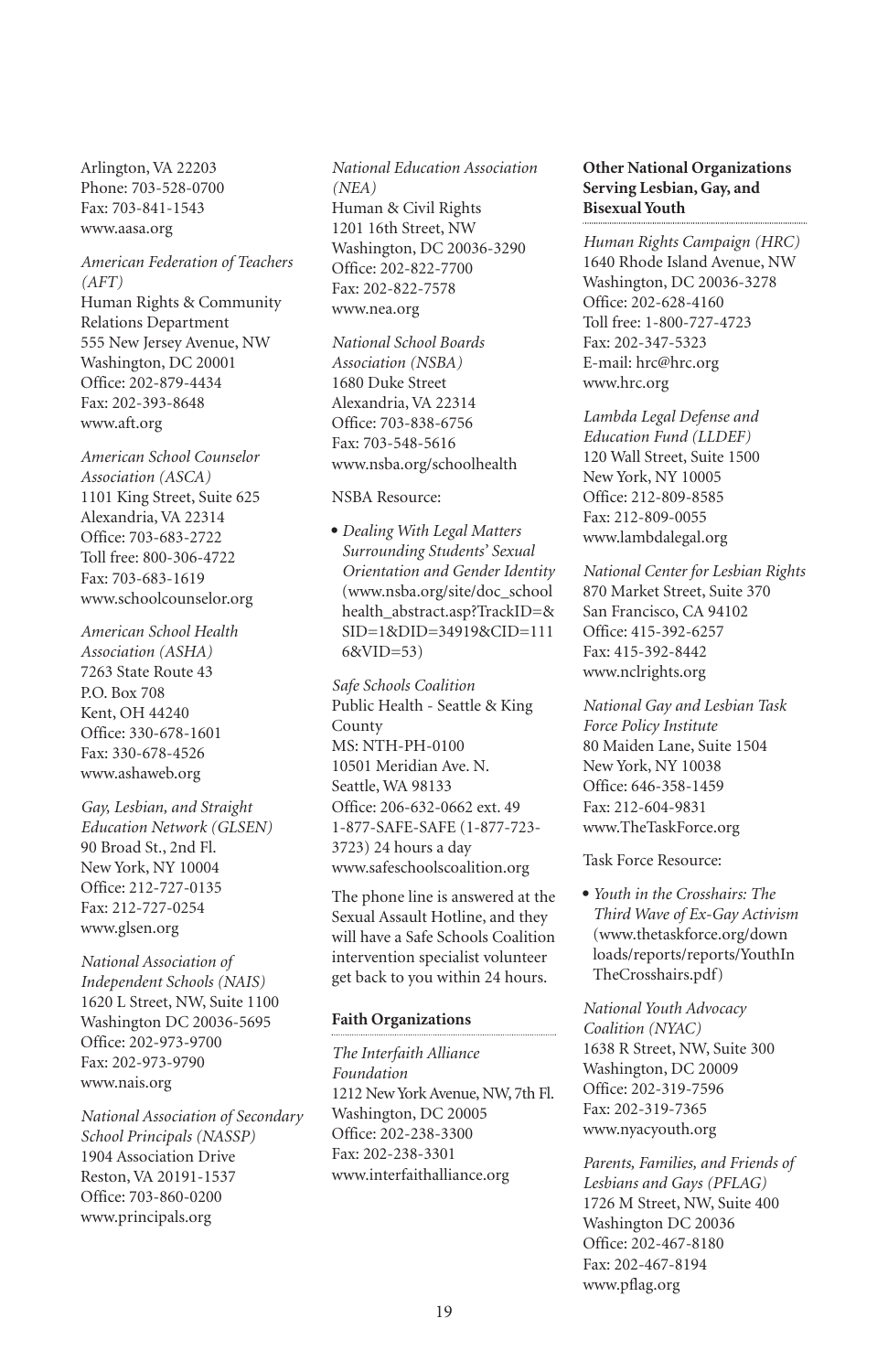### What Is the Just the Facts Coalition *and how did this document come about?*

In November 1998, Focus on the Family sponsored a conference near<br>Columbus, OH, with the goal of encouraging the promotion of "repa **L** Columbus, OH, with the goal of encouraging the promotion of "reparative" therapy" programs in public schools. Staff from the Gay, Lesbian, and Straight Education Network (GLSEN) attended this event and were concerned about the false and misleading information that had been presented. In December 1998, Kate Frankfurt, GLSEN's director of advocacy, shared the content of this initiative and discussed the November conference with a number of national education, health, and mental health organizations at a meeting in Washington, DC. These organizations, recognizing the negative implications of this initiative and the potential threat it posed to the health and well-being of lesbian, gay, and bisexual students, began meeting regularly to develop a resource to aid school officials in sorting through the information and misinformation on sexual orientation development and on "reparative therapy."

The first edition of this publication was the result of the work of the groups who participated in those meetings during the spring and summer of 1999 and was published in November 1999.

In June 2006, in the wake of a renewed effort that targeted schools for "equal time" for "reparative therapy" and "ex-gay ministries," the Just the Facts Coalition, with several new members, decided to revise, update, and republish *Just the Facts*. The current edition is the result of their efforts. Among the groups that have participated in this work and have officially endorsed this publication are:

American Academy of Pediatrics American Association of School Administrators American Counseling Association American Federation of Teachers American Psychological Association American School Counselor Association American School Health Association Interfaith Alliance National Association of School Psychologists National Association of Secondary School Principals National Association of Social Workers National Education Association School Social Work Association of America